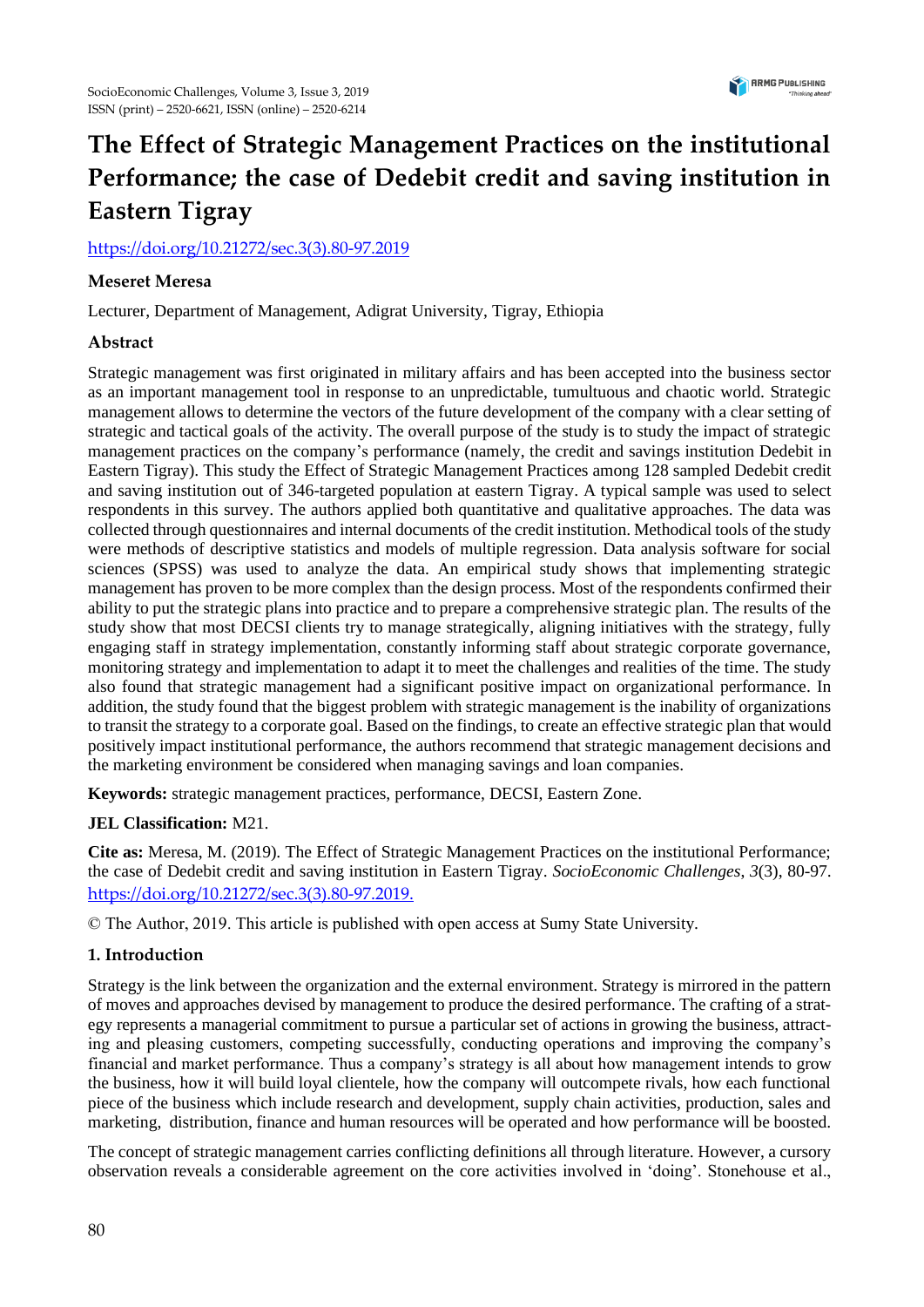

(2004) conceptualized strategic management as a set of theories and frameworks through which managers can envision and plan for the long term future of the organization as a whole.

Strategic Management can be defined as "the art and science of formulating, implementing and evaluating cross-functional decisions that enable an organization to achieve its objective." Strategic Management is "The on-going process of formulating, implementing and controlling broad plans guide the organizational in achieving the strategic goods given its internal and external environment". The top management has to put into consideration the available resources, and in addition, carry out an assessment of the internal and external environments in which the organization competes. Strategies are important to companies because they guide top management to set direction, focus effort, define or clarify the organization, and provide consistency or guidance in response to the environment.

Description of 'Strategic Management' portrays it as a deliberate section of a different set of activities to deliver a unique mix of value as a means of gaining competitive advantage. The process, however, is influenced by both internal and external factors. Strategic management as a process therefore is increasingly being seen as a socially accomplished activity aimed at achieving some strategic goals, and built upon through actions and interaction of multiple actors or groups distributed throughout an organization (Hendry et al., 2010).

Strategic Management practices are the different approaches that a company undertakes to achieve its objectives. They entail formulation of the company's mission while including broad statements about its purpose, philosophy and goals. The company must ensure that it focuses on its areas of strength so that is does not disappoint its customers. The company also develops a company profile that reflects its internal conditions and capabilities. Companies also assess their external environment, including both the competitive and general contextual factors. They do this by coming up with strategies to beat competition. Example is the Coca-Cola industry which ventured into the production of juice drinks because of the success of the Delmonte juice products in Kenya. In addition, companies also analyze their options by matching their resources with the external environment.

The term organizational performance" is used in three time- senses - the past, present, and the future. In other words, performance can refer to something completed, or something happening now, or activities that prepares for new needs. Profitability, for example, is often regarded as the ultimate performance indicator, but it is not the actual performance. Firm's performance is the measure of standard or prescribed indicators of effectiveness, efficiency, and environmental responsibility such as, cycle time, productivity, waste reduction, and regulatory compliance. Performance also refers to the metrics relating to how a particular request is handled, or the act of performing; of doing something successfully; using knowledge as distinguished from merely possessing it.

Organization's pursuit of competitive advantage starts with the development of a long term vision or 'strategic intent' (as described by Prahalad and Hamel, 1990) for the organization. This vision is fashioned upon strategic learning by the organization regarding itself (in terms of resources, competences, activities, processes, systems, culture, structure etc.) and its environment (customers, markets, suppliers, competitors etc.). This consequently feeds into an action plan for delivering an inimitable blend of value for the organization.

Organizational performance is described as an organization's ability to acquire and utilize its scarce resources and valuables as expeditiously as possible in the pursuit of its operations goals (Griffins, 2006).

# **1.1 Statement of the problem**

Strategic management practices are important for an organization because strategy formulation activities enhance the firm's ability to prevent problems since managers who encourage subordinates attention to planning are aided in their monitoring and forecasting responsibilities by subordinates who are aware of the needs of strategic planning. Also, group based strategic decisions are likely to be drawn from the best available alternatives.

Graphic Online (2011) Most of the key players in the savings and loans sector in Ghana have purported implementing strategic management in their quest to survive competition and grow to acquire universal banking license. A cursory observation shows some sterling performance by some of the savings and loans companies in Ghana. Among other examples, recent news in the financial sector reveals that the Bank of Ghana has just granted First Capital Plus, one of the leading savings and loans companies, a universal banking license.

Organizational performance is described as an organization's ability to acquire and utilize its scarce resources and valuables as expeditiously as possible in the pursuit of its operations goals (Griffins, 2006). Several studies have been conducted on the relationship between strategic management and organization's performance.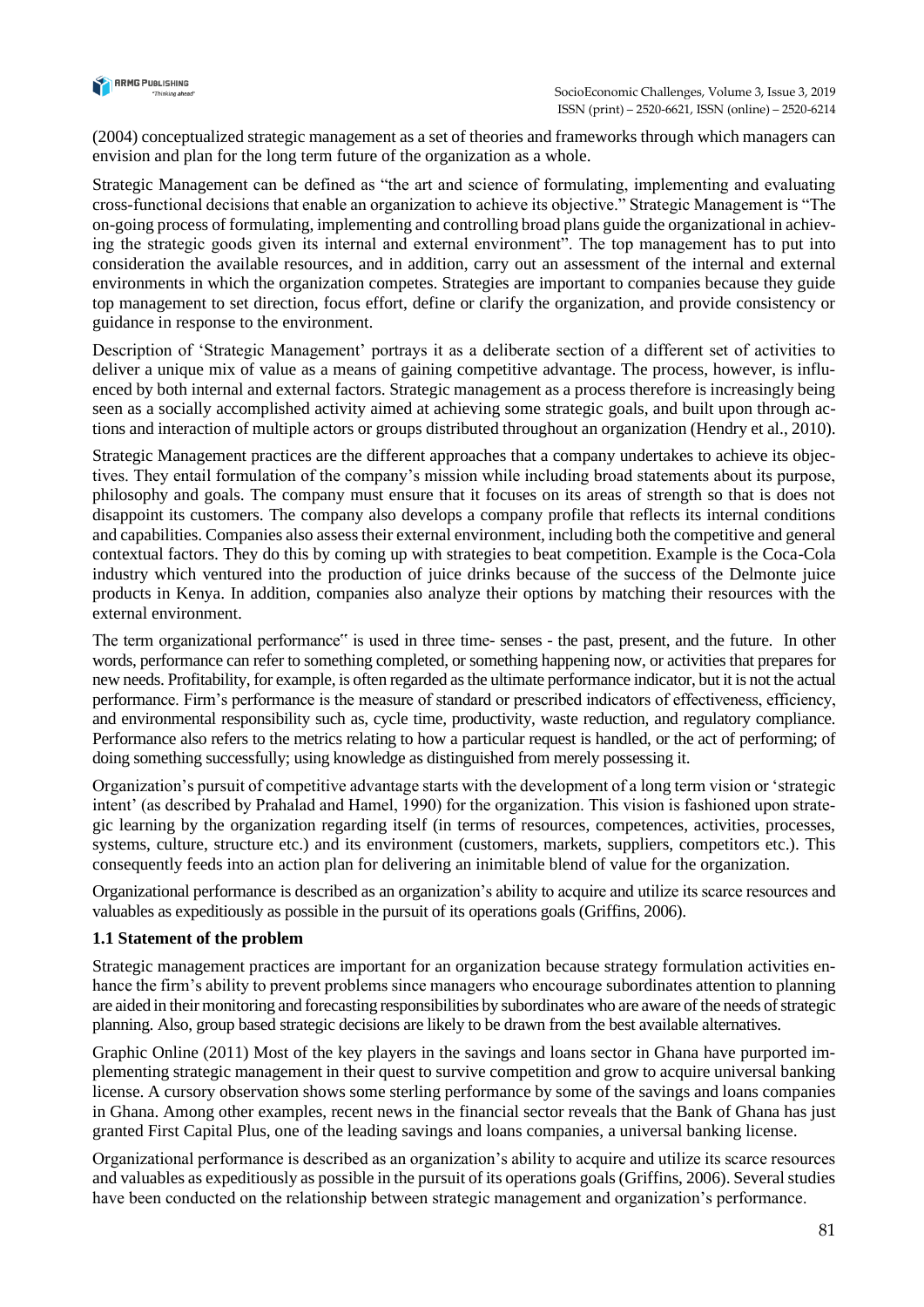

Graphic Online (2011). Whilst strategy may easily be identified as the defining factor, there is not enough study to support any such assertion. Again, one cannot also lose sight of the presence of other variables such as political. Therefore the need to fill this study gap by contributing to studies on The Effect of Strategic Management Practices on the organization Performance; the case of Dedebit credit and saving institution (DECSI) in Eastern Tigray raising the following research questions:

- ➢ What are the strategic management practices adopted by in the DECSI?
- ➢ What are the pitfalls of strategic management practices in the operation of DECSI?
- $\triangleright$  What is the relationship between strategic management practices & organization performance?

#### **1.2 Objective of the study**

The overall general objective of the study was The Effect of Strategic Management Practices on the organizational Performance; the case of Dedebit credit and saving institution in Eastern Tigray. Based on general Objective the following Specific objectives formulated.

- 1. To determine the strategic management practices adopted by in the DECSI.
- 2. Identify the pitfalls of strategic management in the operations of the DECSI.
- 3. Examine the relationship between strategic management practice & organization performance.

## **1.3 Scope and Limitation of the Study**

The study was limited to Tigray Regional state, some selected manufacture organization to overcome the existing analyze The Effect of Strategic Management Practices on the organizational Performance; the case of Dedebit credit and saving institution in Eastern Tigray . Some do not give values to the questionnaire and some others do not return it totally.

The study is a multiple case study involving selected DECSI in eastern zone. Due to time and financial constraints, the study was limited to strategic management implementation in the various organizations that was involved in this study and its relationship to their growth.

# **2. Literature Review & Conceptual Framework**

# **2.1 Concept and Definition of Strategic Management**

There are many definitions of strategic defined by various authors. As pointed out by Mintzberg et al. (1998) there is no single, universally accepted definition of strategy. The early definition of strategy was provided by the American business historian, Chandler (1962) who defined strategy as determination of the basic long-term goals and objectives of an enterprise, and the adoption of courses of action and the allocation of resources necessary for carrying out those goals. Thus Mintzberg (1994) portr ays strategy as a plan – a direction, a guide or course of action into the future – and as a pattern, that is, consistent in behavior over time. Nag et al (2007), on the other hand considers strategy as the determination of the basic long-term goals of an enterprise, and the adoption of courses of action and the allocation of resources necessary for carrying out these goals.

According to Kazmi, (2008), a notable ingredient that is lacking in business organizations today is strategy. Thus strategy is the master plan for any organization to achieve its goals within specified time frames. Strategy needs to be embraced to engender sustainability of competitive advantage. The overall purpose of business strategy is competitive advantage.

Strategy came into being due to competition. The whole essence of strategy planning is to enable an organization to gain a sustainable edge over its competitors. There is the basic need to leverage an organization's strength in a most efficient way over its competitors. This is the whole essence of a corporate strategy. Strategy is all about developing action plans that enables an organization to deploy its enterprising strength within its sphere of business operations. For strategy to achieve its purpose there is the need for a deep thinking. When an organization strives to maintain a superior edge over competitors, the thought pattern of one helmsman should be different. Strategic management thus involves the formulation and implementation of the major initiatives taken by a company's top management on behalf of owners, based on consideration of resources and an assessment of the internal and external environments in which the organization competes (Nag et al., 2007).

Hunger and Wheelen (2003) describe it as a set of managerial decisions and actions that determine the longrun performance of a corporation. It includes strategy formulation, strategy implementation, and evaluation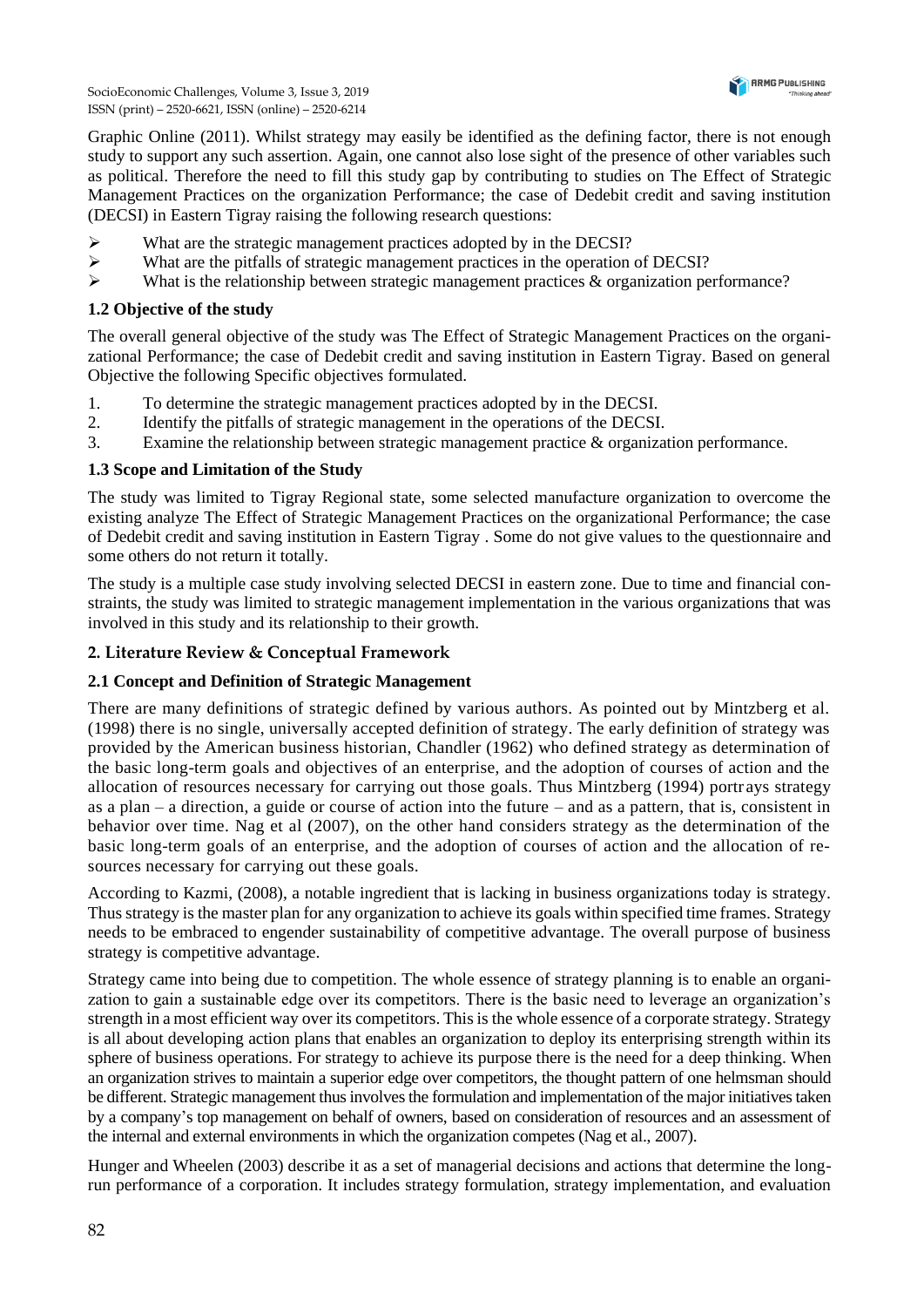

and control. It also can be defined as the art and science of formulating, implementing, and evaluating crossfunctional decisions that enable an organization to achieve its objectives (Kazmi, 2008).

However, to be more effective, Hunger and Wheelen (2003) noted that people at all levels, not just top management, need to be involved in strategic management; scanning the environment for critical information, suggesting changes to strategies and programs to take advantage of environment shifts, and working with others to continuously improve work methods, procedures, and evaluation techniques. In their opinion, Adeleke, Ogundele and Oyenuga, (2008) refer to strategic management as the process of examining both present and future environments, formulating the organizations objectives, implementing and controlling decisions focused on achieving these objectives in the present and future environments. In other works, strategic management is involved in deploying a firm's internal strengths and weakness to take advantage of its external opportunities and minimize its external threats/problems.

Thompson and Strickland (2003) defined strategic management as the process whereby managers establish an organization's long-term direction, set specific performance objectives, develop strategies to achieve these objectives in the light of all the relevant internal and external circumstances, and undertake to execute the chosen action plans.

Further, studies on strategic management have shown that strategic management is concerned with deciding on strategy and planning how that strategy is to be put in to effect (Aluko et al, 2004). It can be thought of as having three elements within it: there is strategic choice stage which is to' do with formulation of possible courses of action, their evaluation and the choice between them (Oyedijo &Akinlabi, 2008). Finally, there is a strategic implementation stage which is to do with planning how the choice of strategy can be put into effect (Johnson & Scholes, 2002).

# **2.3 Strategic Management Theory**

Strategic management is the process and approach of specifying an organization's objectives, developing policies and plans to achieve and attain these objectives, and allocating resources so as to implement the policies and plans. In other words, strategic management can be seen as a combination of strategy formulation, implementation and evaluation (David, 2005).

According to Raduan, Jegak, Haslinda, and Alimin (2009), strategic management theories stem mainly from the systems perspective, contingency approach and information technology approach. Following David (2005), among the common strategic management theories noted and applicable is the profit-maximizing and competition-based theory, the resource-based theory and contingency theory. The profit-maximizing and competition based theory: This theory was based on the notion that business organization main objective is to maximize long term profit and developing sustainable competitive advantage over competitive rivals in the external market place (David, 2005).

On the other hand, the resource-based theory which stems from the principle that the source of firms competitive advantage lies in their internal resources, as opposed to their positioning in the external environment. The resource-based view of the firm predicts that certain types of resources owned and controlled by firms have the potential and promise to generate competitive advantage and eventually superior firm performance (Ainuddin et al., 2007). There is however, the contingency theory, which draws the idea that there is no one or single best way or approach to manage organizations.

#### **2.4 Strategic Management Process**

Strategic management is designed to effectively relate the organization to its environment.

Models proposed by these researchers entail strategy formulation, implementation of organizational strategy and strategic control focuses in their models. Planning strategy and environmental analysis phase are also important and most of the authors put this phase under formulation phase (David, 2005).

Generally, strategic management process can be divided into three phases, implementation and evaluation. The formulation phase is a strategy that aims at ensuring that organizations achieve their objectives (Certo and Peter, 1991). David (2005) stated that strategy formulation include deciding which business to pursue, how to allocate resources without hostile takeovers and whether to enter international markets. He also added that strategy formulation phase comprises development of a mission statement, identification of external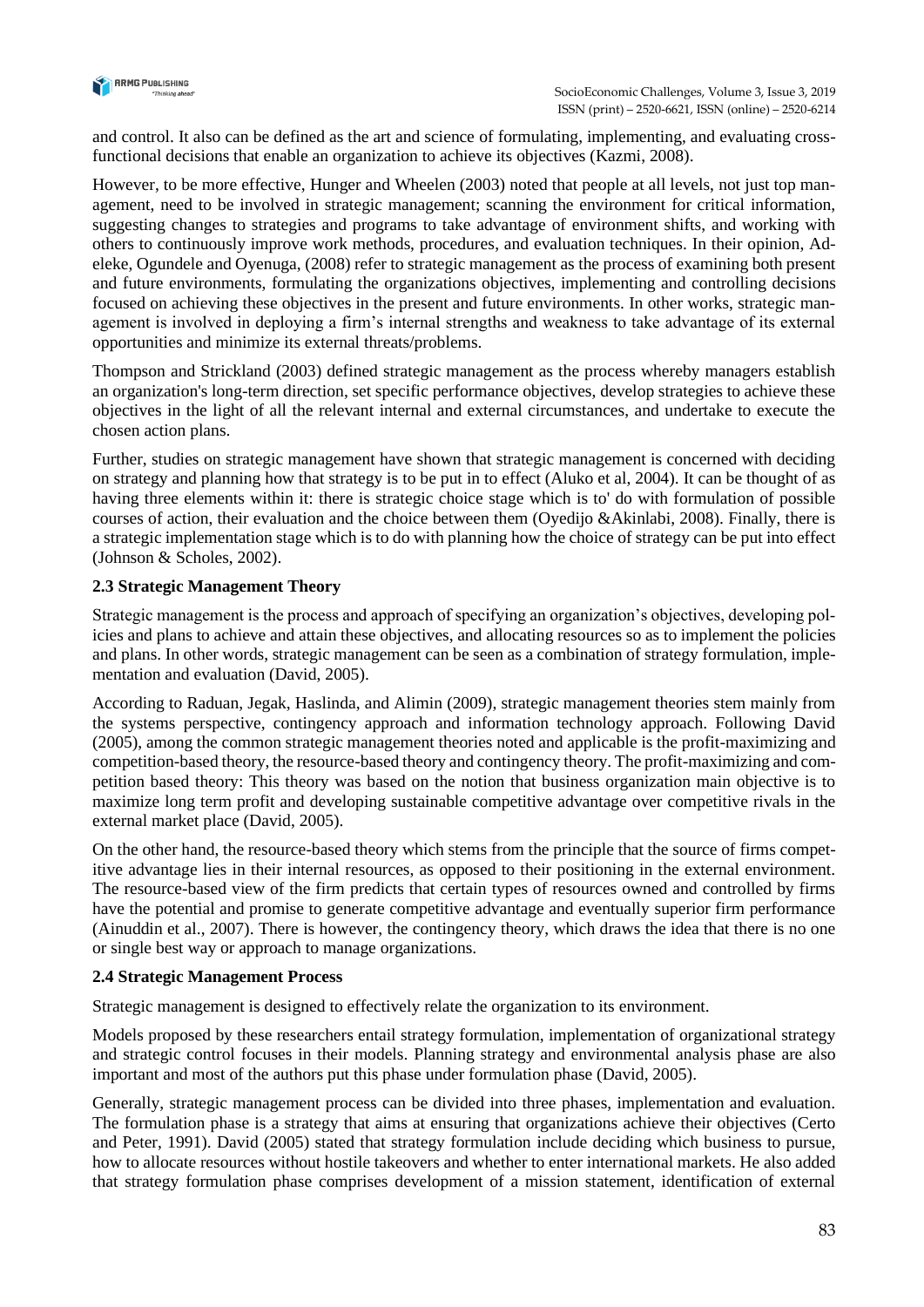opportunities and threats, determination of internal strengths and weaknesses, establishing long-term objectives, generating alternative strategies, and choosing the best strategy to be implemented.

Second, is the implementation phase that initiates activities in accordance to strategic plans? This requires firms to establish objectives, devise policies, motivate employees, and allocate resources to execute formulated strategies. Without the effective strategy implementation, organizations are unable to reap the benefits of performing an organizational analysis, establishing organizational direction, and formulating organizational strategy.

Finally, is the evaluation and control phase that requires information to be obtained on strategic performance and comparing it with existing standards. Evaluation is also done by reviewing current strategies, measuring performance and taking corrective actions. Strategy evaluation is needed because success today is no guarantee of success tomorrow. Success always creates new and different problems; complacent organizations experience demise (David, 2005).

## **2.5 Strategic Management and Performance**

As presented earlier, strategy is the broad way in which an organization seeks to maintain or improve its performance. This is relatively enduring and unlikely to change substantially in the short term. A broad range of management research supports this contention. For example, the literature on population ecology argues that once an organization is established so its structure and overall approach, and a range of evidence indicates that organizations are relatively inert; once routines are set they are difficult to change (Freeman 2001).

The critical role of strategy on the performance of business organization cannot be overemphasized. Akpan (2002) advocates that the debate lies on the appropriateness of various approaches to the measurement of organizational performance. Simple financial measure such as return on investment, return on equity, profit margin, market share, and debt to equity, earning per share, sales growth, and asset growth are not adequate criteria on their own to evaluate the success or failure of a strategy (Akpan, 2002:26).

Recent major studies of strategic management carried out in Nigeria by Nmadu (2007) found support for the strategic management and organizational performance hypothesis. For instance the studies revealed that a SBEs corporate financial performance tends to increase with a unit increase in the level of practice of strategic management. The higher the overall level of strategic management practices by SBEs, the higher the financial performance of the SBEs expressed in terms of earning per share, profit before tax, return on capital employed, net asset, current working capital ratio, increase in relative market share, continuing addition of new product lines, and total deposits. For all the financial performance indicators used, performance tended to increased significantly as the level of strategic management increased.

On the whole strategic management can make a difference. Basically, using the strategic management approach, where managers at all levels of a business interact in planning and implementation has great behavioral consequences almost similar to those of participative decision making (David, 2005).

The relationship between strategy and performance has also been convincingly established by Hamermesh (1986) in the literature. According to Hamermesh (1986), the prescriptive school views improved performance as an explicit goal of strategy. The descriptive approaches, however, vary in the level of emphasis placed on economic performance and may consider a wide variety of outcomes (including survival, learning, etc.) in addition to, or in conjunction with, economic performance.

#### **2.6 The Influence of Context**

Strategy is usually linked with the external environment in which the firm operates. Whether formulated with specific environmental threats and opportunities in mind or emerging incrementally from within the organization much of what becomes, or is interpreted as strategy has evolved with at least some sensitivity toward the external world.

In the strategic management literature, many contingency factors have been suggested to influence strategy. Numerous summaries of the contingency literature have concluded that the external environment exerts a strong influence on strategy formulation or on the relationship between strategy and other variables such as performance. Technology is another contingency factor which has been cited extensively as having an effect on organizational structure (Grinyer&Yasai- Ardekani, 1981). For example firms using a process technology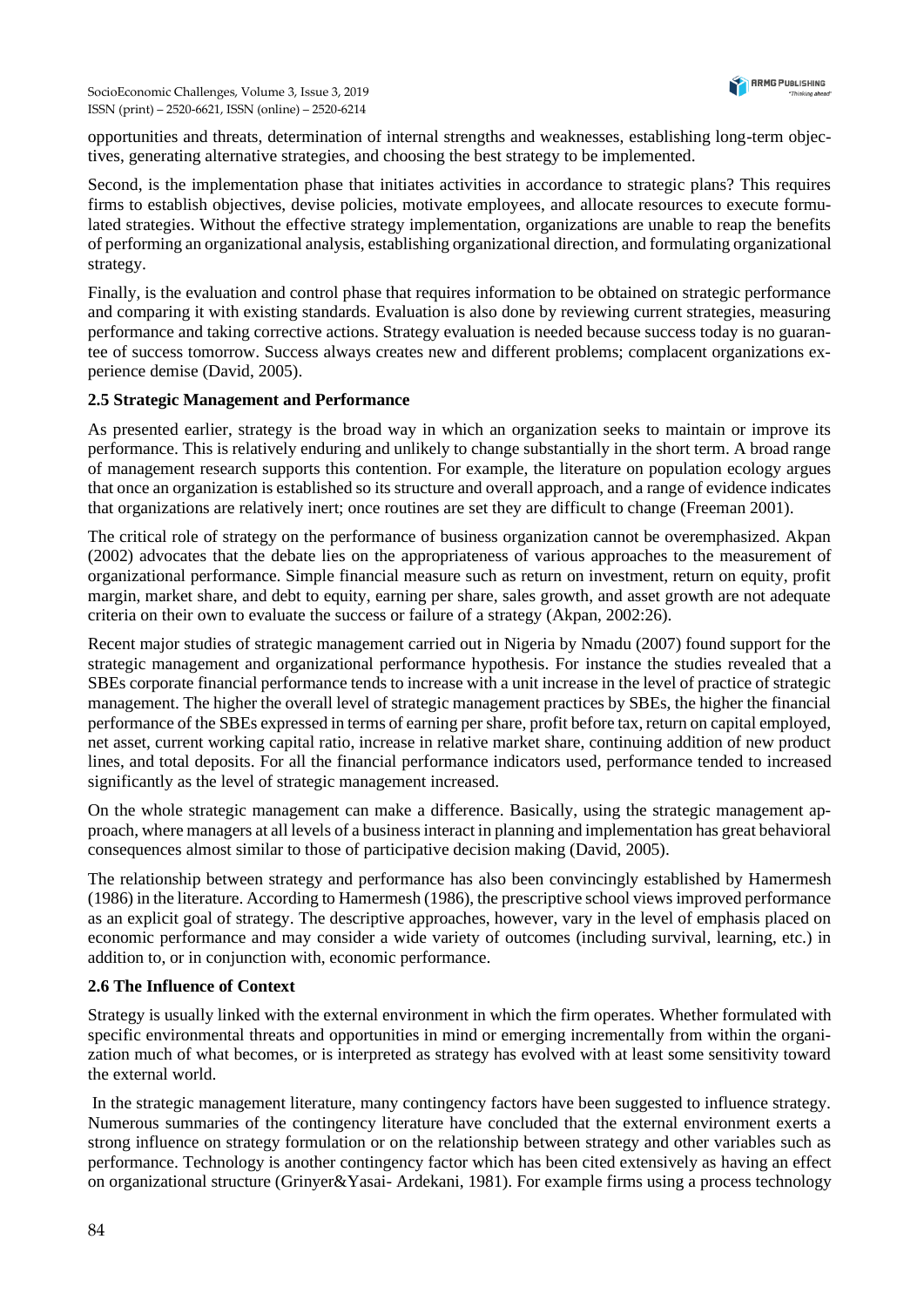

are likely to be organized differently from those having a long-linked technology (Thompson, 1967). Their resulting strategies are also likely to differ (Grinyer&Yasai-Ardekani, 1981). Besides controlling for industry, it is also important to control for size. Electronic Commerce, especially electronic data interchange (EDI) was adopted by the bigger firms first. Larger firms with greater economic power and influence over their customers or suppliers have a greater incentive to link up electronically to improve service or reduce costs. The larger firms see more strategic opportunity and have more resources available to experiment. It is likely that this phenomenon has carried through to all of Electronic Commerce. Therefore, controlling for the size of firms is necessary.

Hambrick (1983) attempted to rank the importance of ten contingency variables regarding their effects on the strategy-performance relationship. The top five are: (1) user sector (consumer vs. industrial), (2) purchase frequency, (3) stage of product life cycle, (4) dollar importance of product to customer, and (5) technological change.

## **2.7 Elements of Organizational Performance**

Organizational performance alone could be gauged in many different ways, with financial or non-financial indicators. There are several approaches to organizational performance measurement which include different stakeholders' perspectives. The Balanced Scorecard (BSC) is a performance management tool for measuring whether small-scale operational activities of a company are aligned with its large-scale objectives in terms of vision and strategy and includes four perspectives: financial, customer, internal process and innovation and learning perspective.

The financial perspective examines if company's implementation and execution of its strategy contributes to bottom-line improvement. Some of the commonly used financial measures are economic value added, revenue growth, costs, profit margins, cash flow, net operating income etc. The customer perspective defines the value proposition that an organization will apply to satisfy customers and generate more sales to the most desired customer groups. The measures should cover both the value that is delivered to the customer which may involve time, quality, performance and service, and the outcomes that arise as a result of this value proposition, such as customer satisfaction and market share. The internal process perspective focuses on all the activities and key processes required in order for the company to excel at providing the value expected by the customers.

The clusters for the internal process perspective are operations management (by improving asset utilization, supply chain management), customer management (by expanding and deepening relations), innovation (by new products and services) and regulatory & social (by establishing good relations with external stakeholders). The innovation and learning perspective focuses on the intangible assets of an organization, mainly on the internal skills and capabilities that are required to support the value creating internal processes.

Strategy is intended to serve as a vehicle which helps a firm be successful within its environment; that sets the organizational direction which will result in a superior competitive position within that environment. Of the many definitions of strategy, here is a rather general one from two leading strategy experts: A strategy is the pattern or plan that integrates an organization's major goals, policies, and action sequences into a cohesive whole. A well formulated strategy helps to marshal and allocate an organization's resources into a unique and viable posture based on its relative internal competencies and shortcomings, anticipated changes in the environment, and contingent moves by intelligent opponents.

One of the more common elements in strategy definitions is the interrelationship of strategy to the changing organizational environment. In other words, a strategy is meant to help an organization adapt to a changing world. There are many conceptualizations and measurements of strategy that have been proposed in the literature. Venkatraman and Ramanujam (1986) summarized the various approaches including measures of strategic posture, generic strategies, and competitive strategy, and diversification strategy, characteristics of strategic orientation, strategic decision-making, and strategic planning.

Mintzberg (1993) also addressed this issue by identifying five general ways that strategy can be viewed (plan, ploy, pattern, position and perspective).

2.7.1 Performance measurement; in this study three outcome measures are examined to assess firm performance: profitability, revenue growth and productivity. Profitability is defined as a firm's efficiency in utilizing production factors to generate earnings (Hamann et al., 2013). Revenue growth is defined as a change in the firm's revenue from goods sold over the period (Richard et al., 2009). Productivity is defined as a total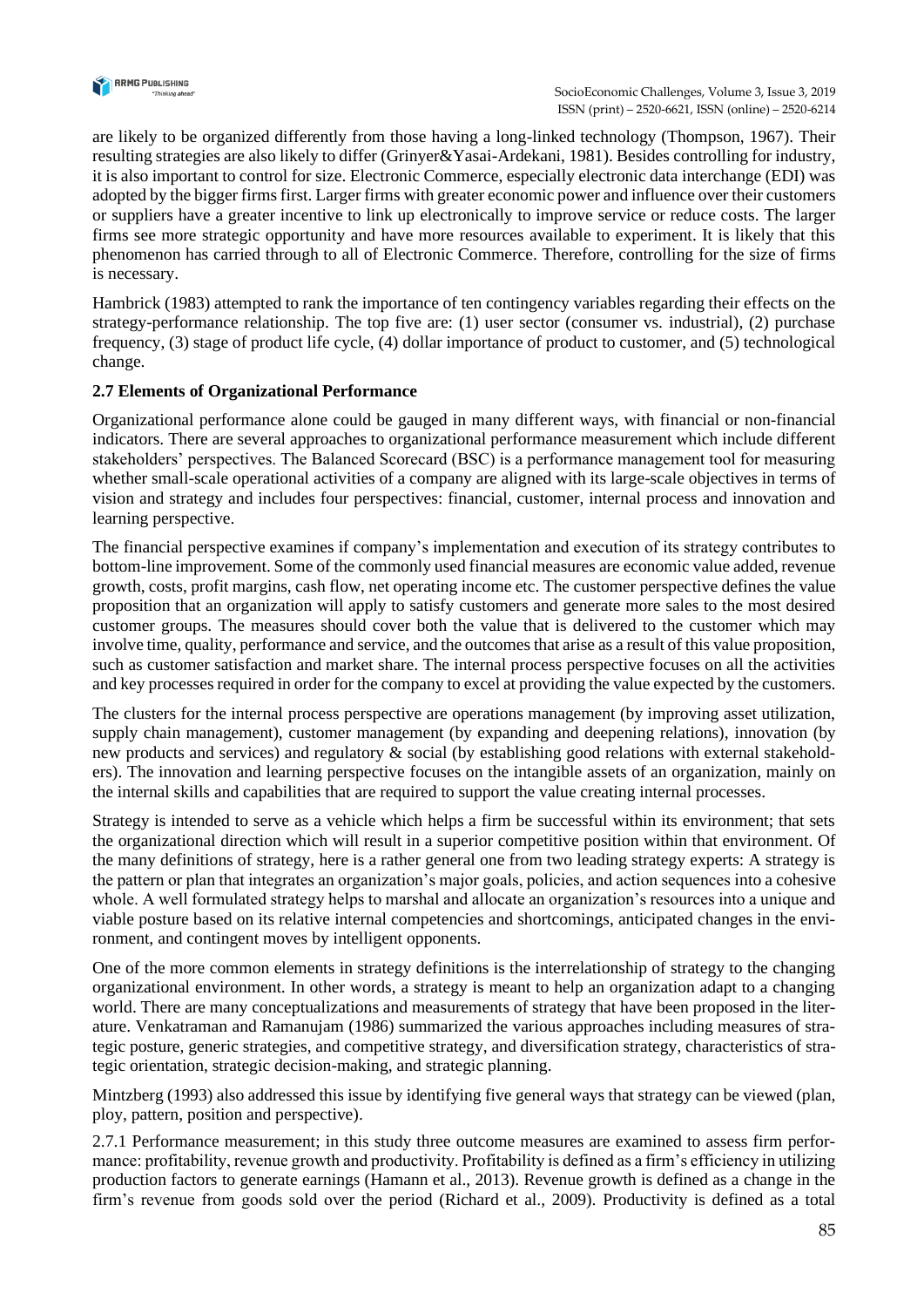efficiency of a production process (Syverson, 2011). Profitability and revenue growth were selected due to their direct relationship to competitive advantage (Brito & Brito, 2012) and productivity was chosen because it reflects more directly the impact of management practices implementation (Birdi et al., 2008).

The performance variables use a five-point scale based on the respondent's perception, with 1 for clearly worse and 5 for clearly better than the average of competitors' performance in the last three years, period of time used to smooth eventual fluctuations in the results of the companies (Kim, Hoskisson, & Won, 2004). The judgment on the performance level was made by the respondent and recorded by the interviewer.

#### **2.8 The Benefits and Problems of Strategic Management**

Strategic management can be beneficial when an organization applies approach to strategic management which matches the situation they are in. The benefits of strategic management have been identified by several researchers including Nmadu (2007), Akingbade, (2007).

According to these researchers strategic management provides the following benefits: brings about clearer definition of objectives, providing better guidance to the entire organization, makes managers and organizational members more alert to new opportunities and threatening development, helps in overcoming risks and uncertainties and therefore contributes to organization success.

They further add that strategy increases the quality of business decisions; it creates a more proactive management posture, helps to unify the organization, and also promotes the development of a constantly evolving business model that will produce sustained profitability for the business. Basically, using the strategic management approach, where managers at all levels of a business interact in planning and implementation has great behavioral consequences almost similar to those of participative decision making (Adeleke, Ogundele and Oyenuga, 2008).

Nmadu (2007) maintain that in spite of all these benefits, the greatest persuasions for use of the strategic management approach are the financial benefit associated with successful practitioners. This includes continuing growth of rates, increase in relative market share, growth in earnings, growth in earning per share, continuing addition of new products and product lines, continuing expansions of the firm's customer's population, absence of excessive seasonal or cyclical fluctuations.

In summary, it would be stressed that strategic management has become more important to managers in recent years and defining the mission of their organization in specific terms have made it easier for managers to give their organization a sense of purpose. Moreover, organization that get involves in strategic management are better able to predict the future than others.

Researchers such as Akingbade (2007) have equally identified the following disadvantages of strategic management:

It involves a great deal of time and effort, as well as thinking about figuring out and forecasting the most important variable in a business for, say, 20years and above. The effort involved could be too much for available staff. Strategic plan can become written-in-stone that is, rigid like the Ten Commandments, whereas it is supposed to be a guide. The margin of error for a long-range environmental forecast can sometimes be quite large, as if one is forecasting profit for the next five or more years, because of the volatile nature of the economy. Also it requires a considerable investment in money and people

Some firms seem to remain at the planning stage almost perpetually, i.e. implementation and control are sometimes ignored. It also sometimes, tend to restrict the organization to the most rational and risk-free opportunities, since managers might with t6 develop only those goals that could survive the detached analysis of strategic management, while attractive opportunities that involves high degree of uncertainty or that are difficult to analyze might be avoided or over-looked.

Ansoff et al (1965) on the other hand outlined the following reasons as responsible for failure of strategic plans: failure to understand the customer, inadequate or incorrect marketing research, inability to predict environment reaction, price wars, over-estimation of resource competence, staff and equipment inability to handle the new strategy, failure to develop new employee and management skills.

#### **2.9 Limitations of strategic management**

Hamel coined the term strategic convergence to explain the limited scope of the strategies being used by rivals in greatly differing circumstances. He lamented that successful strategies are imitated by firms that do not understand that for a strategy to work, it must account for the specifics of each situation (Hamel and Prahalad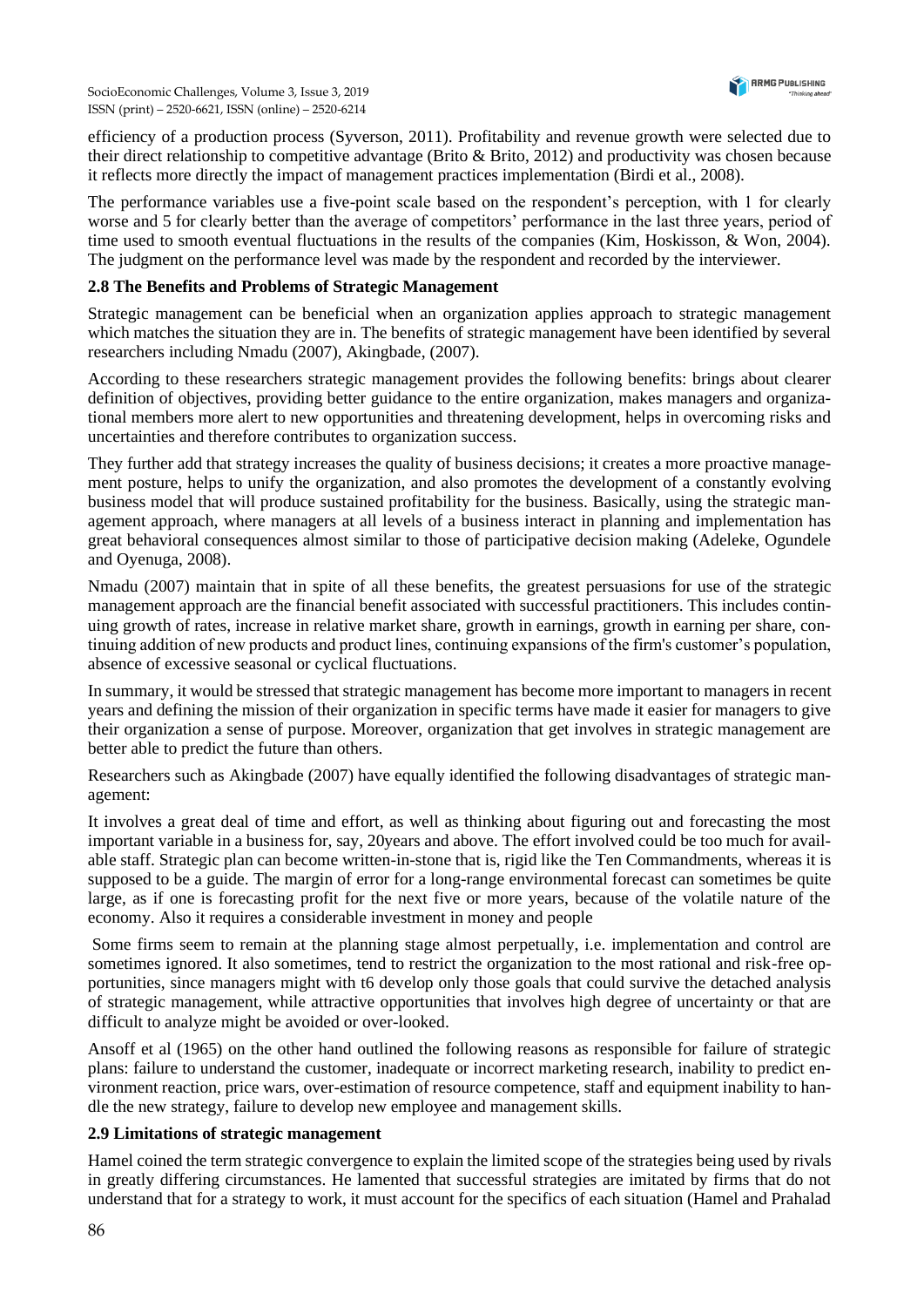

2002). But in the world where strategies must be implemented, the three elements are interdependent. Means are as likely to determine ends as ends are to determine means (Lindblom, 1959).

The objectives that an organization might wish to pursue are limited by the range of feasible approaches to implementation. (There will usually be only a small number of approaches that will not only be technically and administratively possible, but also satisfactory to the full range of organizational stakeholders.) In turn, the range of feasible implementation approaches is determined by the availability of resources (Hamel and Prahalad 2002).

Another critique of strategic management is that it can overly constrain managerial discretion in a dynamic environment. How can individuals, organizations and societies cope as well as possible with ... issues too complex to be fully understood, given the fact that actions initiated on the basis of inadequate understanding may lead to significant regret? (Woodhouse and Collingridge, 1993).

Some theorists insist on an iterative approach, considering in turn objectives, implementation and resources (de Wit and Meyer, 2008). In this regard, Elcock (1996) considers it a repetitive learning cycle rather than a linear progression towards a clearly defined final destination. Strategies must be able to adjust during implementation because humans rarely can proceed satisfactorily except by learning from experience; and modest probes, serially modified on the basis of feedback, usually are the best method for such learning (Woodhouse and Collingridge, 1993).

Woodhouse and Collingridge claim that the essence of being strategic lies in a capacity for intelligent trialand error (Woodhouse and Collingridge, 1993) rather than strict adherence to finely-honed strategic plans. Strategy should be seen as laying out the general path rather than precise steps (Moore, 1995).

Strategic management is an important aspect of management that elicits research interest among scholars and practitioners. This can be attributed to the universal application of this aspect of management discipline. Among the earlier empirical findings presented in the literature, this section further presents studies relative to organizational strategy and performance effects. One of the recent conceptual studies in Nigeria (Ujunwa & Modebe, 2011) advocated for the adoption of strategic management approach in ensuring capital market efficiency following the perceived pivotal role the capital market in economic development. The strategic measure they reviewed ranged from effective regulation to achieving favorable macroeconomic environment. They posited that these strategies will not only promote the efficiency of the capital market, but will leverage the role of the capital market in promoting economic growth.

Askarany and Yazdifar (2012), investigating the diffusion of six proposed strategic management tools of the past few decades through the lens of organizational change theory, examined the relationship between the adoption of these techniques and organizational performance in both manufacturing and non-manufacturing organizations in New Zealand.

The findings suggest a significant association between the diffusion of these relatively new strategic management tools and organizational performance. Gichunge (2010) examined the effect of formal strategic management on organizational performance of medium sized manufacturing enterprises in Nairobi, Kenya. It examined the extent to which formal strategic management is adopted by medium sized manufacturing enterprises in Kenya and investigated the effect of various administrative/legal factors on the extent to which formal strategic management are adopted. It also determined the relationship between level of competition and adoption of formal strategic management and investigated the effect of administrative/legal factors on organizational performance.

Finally the study assessed the relationship between adoption of formal strategic management and organizational performance. The data was analyzed statistically using the SPSS and R packages through tabulation, proportions and logic analysis. Results showed that the MEs have not adopted any formal strategic management. It is consistent with past studies that administrative/legal factors affect both adoption of formal strategic management and organizational performance. Competition also influences adoption of formal strategic management. Organizations with formal strategic management perform better than those without formal strategic management.

Eisenhardt and Martin (2000) in an extensive study of American companies, found that competitive strategy are at two different levels, the first being general strategic actions and orientation, which captures the overall strategic posture of the firm, either by focusing on a broader set of strategic decision variables such as R&D, investment, marketing, and product and market scope, and by relying on broader constructs of competitive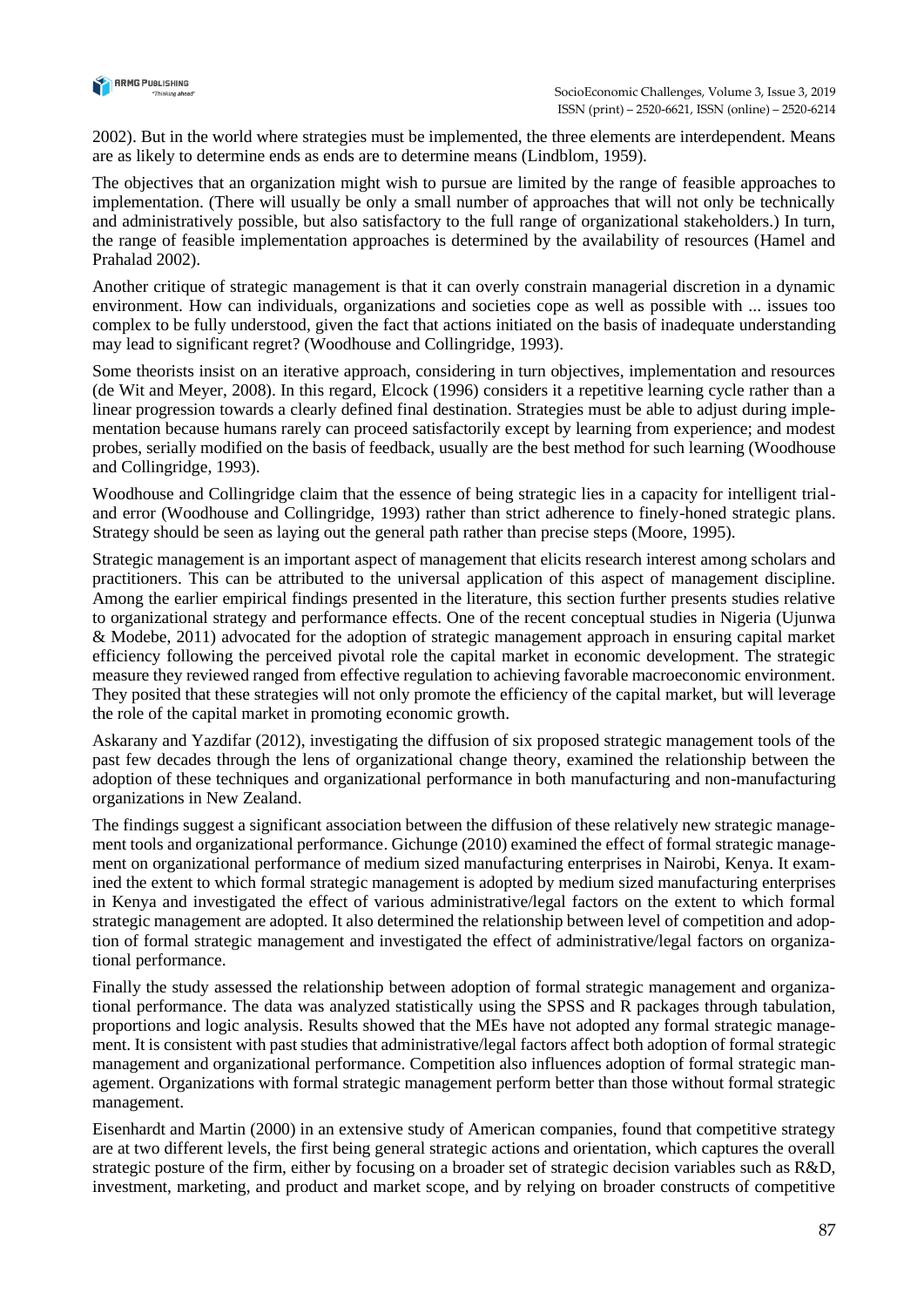strategy such as differentiation and cost leadership strategies. The researchers assert that both strategic levels have significant effects on corporate performance.

Washington and Ventresca (2004) found several organizational contingencies that exert influence on subsequent dynamic competitive strategy. The strategic context encompasses a firm's past corporate and competitive strategy. Strategic management is also influenced by organization structure, which refers to the status of, and changes in, top management team, pay structure, governance mechanisms and board processes and size. Finally, the organizational resources and capabilities subcategory captures the paths and positions of a firm's tangible and intangible resources, skills and organizational capabilities.

# **Conceptual framework**



**Figure 1. Factors of strategic management practice**

Source: partially adopted Amanda P. (2015).

# **3.0 Research Methodology**

# **3.1 Research design**

The study was descriptive research design, whose purpose was, The Effect of Strategic Management Practices on the organizational Performance; the case of Dedebit credit and saving institution in Eastern Tigray. The study was employ qualitative and quantitative research approach; particularly descriptive sample survey was selected for the appropriateness with cross sectional of the study. After the data obtain from questionnaires the research was analyzed. The target populations of the study were from the employees of Dedebit credit and saving institution. The research project is going to apply both primary and secondary data sources. The primary data was collected using survey questionnaire from the concerned bodies. Also, the secondary data was collected from different sources such as documents, other research findings, and reports, in order to support the primary data by some related theoretical concepts.

# **3.2 Study Population**

As the data obtained from the report of Dedebit credit and saving institution office in 2019, indicates the total number of the employees that are available and functioning in Eastern zone are 220, which are engaged in the activities of Service.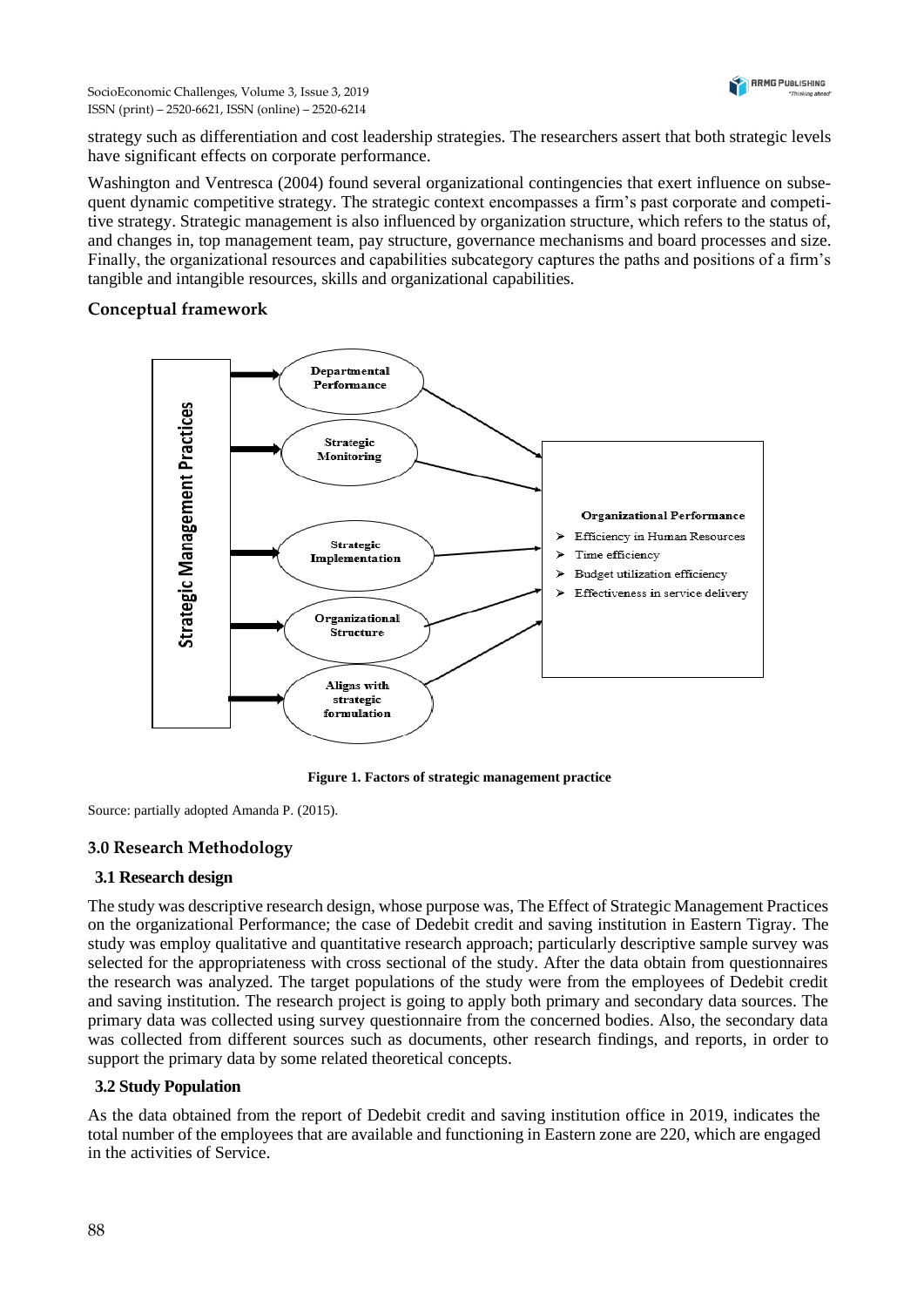

# **3.3 Sampling Procedure**

Dedebit credit and saving institution located in Eastern zone Tigray and which are in operation for at least two years were stratified according to the sector in which they are operating.

| <b>Eastern zone of Tigray</b> | <b>Number Of Employees</b> |
|-------------------------------|----------------------------|
| Adigrat                       | 84                         |
| Wukro                         | 45                         |
| Hawuzien                      | 43                         |
| Zalambesa                     | 46                         |
| Fatsi                         | 38                         |
| Edaga-hamus                   | 42                         |
| Sin-kata                      | 48                         |
| <b>Total</b>                  | 346                        |

Table 1. Distribution of DECSI in Eastern zone of Tigray

Source: Registry of Dedebit credit and saving institution office, 2019.

#### **3.4 Sample Size Determination**

The study was used both probability sampling design. The probability sampling design was a stratified random sampling method. This was used the study to select the number of sample respondents proportionally from each stratum. After this the researcher was used systematic sampling method to select the respondents from each organization. Sample size for the population of SMEs is determined by using the formula from (Cochran, 1963: 53-57; Israel, 1992: 39) as below:

#### $n=N/(1+N(e)^2)$

Where  $n =$  Sample size from the total population of DECSI,  $N =$  Total population DECSI = 346, e = nonresponse rate: 5%.

Therefore, the calculated sample size was 128.

 $n_{h} = (N_h/N_s)$  n where  $n_h$  is sample size from each stratum,  $N_h$  is total population in each DECSI, and  $N_s$  population of the sum of strata for the study (346) n is total sample size from the study population (128) using this formula, sample the computed sample size from each stratum is provided in table below. From each stratum, proportionate sample size was computed based on the formula indicated below.

| Eastern zone of Tigray | Number of employees | Proportionate Sample Size From Each Type of SMEs<br>$(N_h/N_H)^*$ Sample of SMEs |
|------------------------|---------------------|----------------------------------------------------------------------------------|
| Adigrat                | 84                  | $(84/346)*128=31$                                                                |
| Wukro                  | 45                  | $(45/346)*128=17$                                                                |
| Hawuzien               | 43                  | $(43/346)*128=16$                                                                |
| Zalambesa              | 46                  | $(46/346)*128=17$                                                                |
| Fatsi                  | 38                  | $(38/346)*128=14$                                                                |
| Edaga-hamus            | 42                  | $(42/346)*128=15$                                                                |
| Sin-kata               | 48                  | $(48/346)*128=18$                                                                |
| <b>Total</b>           | 346                 | 128                                                                              |

Table 2. Proportionate sample size from each stratum

Source: own survey 2019.

#### **3.5 Data collection method**

To collect the primary data from the target source, a self-administered questionnaire and unstructured interview were used. The secondary data collected from the manual and documents of the organizations

#### **3.6 Method of data entry & Analysis**

Multi regression linear model method was used. This method was employed to test whether or not the key independent variables were related to the dependent variable.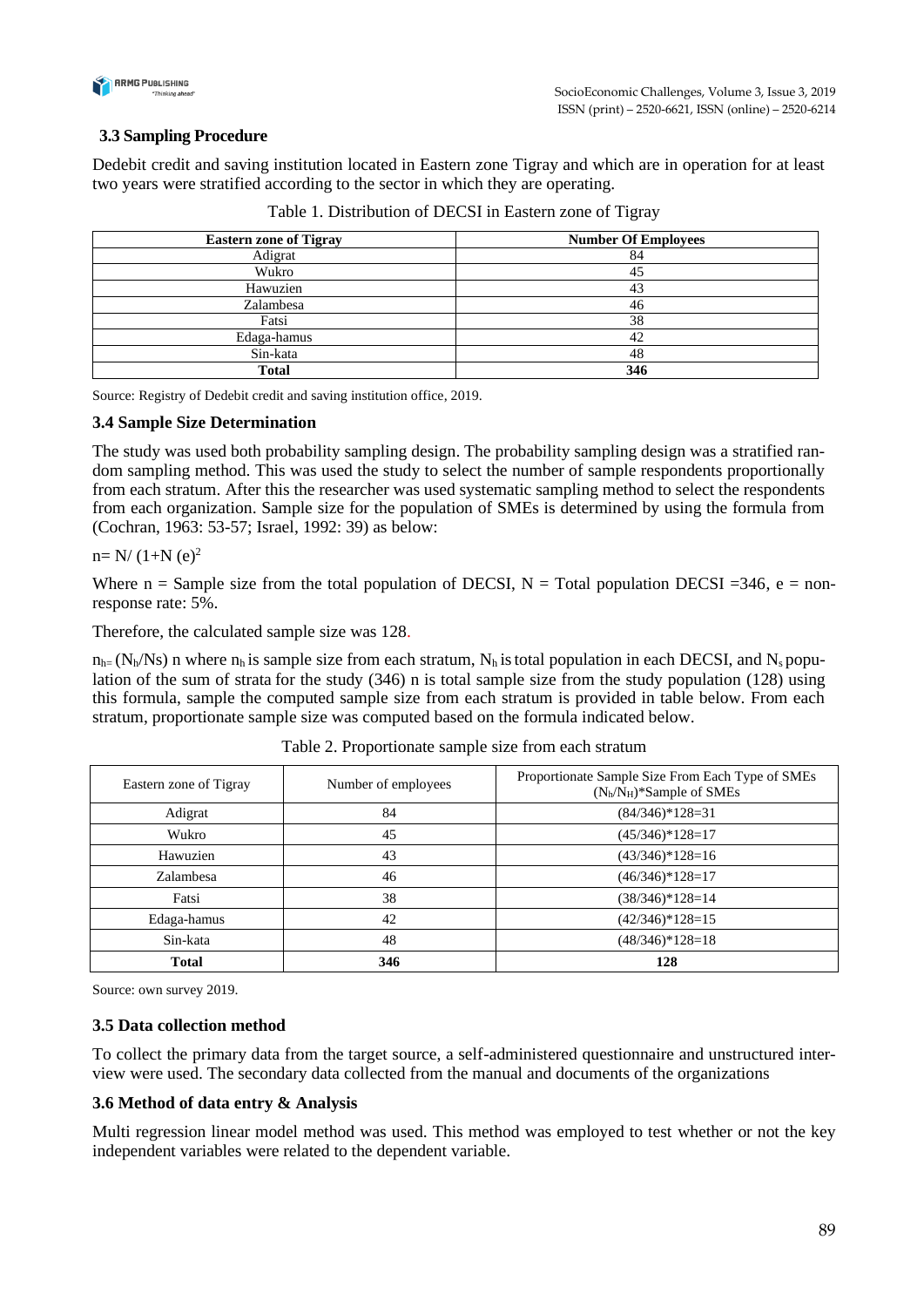

As noted earlier, this study relies on strategic management practices and organizational performance, indicators of success. Hence, both strategic management practices and organizational performance were used in the regression analysis as indicator of success. The general formula for multi regression linear mode as referred from (ANDY, 2009: 197-262; Morgan et al, 2004: 126-131) is;

$$
Yi = a_{0+}(b0 + b1Xi1 + b2Xi2 + ... + bn Xn) + \epsilon_i
$$

*Y* is the outcome variable, *b*1 is the coefficient of the first predictor (*X*1), *b*2 is the coefficient of the second predictor  $(X2)$ ,  $b_n$  is the coefficient of the *n*th predictor  $(Xn)$ , and  $\varepsilon_i$  is the difference between the predicted and the observed value of  $Y$  for the  $i<sup>th</sup>$  participant.

Specifically, the determinants of success factors in the study expressed as referred from (ANDY, 2009: 197- 262; Morgan et al, 2004: 126-131) is

 $P = a_0 + b_1 (DP) + b_2(SM) + b_3 (SI) + b_4 (OS) + b_5 (SF) + e_5 (SF)$ 

#### **4. Data presentation, analysis and discussion of findings**

#### **4.1 Introduction**

This chapter presented the data collected, the analysis of data and the discussion of the findings. A sample size of 128 respondents was selected from eastern zone of credit and saving institution.

#### **4.2 Demographic characteristics of respondents**

Under this sub-subject, the study described the demographic characteristics including age, gender and level of education of the sampled respondents.

| <b>Characteristics</b> | Category                          | Frequency                | Percentage               |
|------------------------|-----------------------------------|--------------------------|--------------------------|
|                        | Male                              | 86                       | 67                       |
| Sex                    | Female                            | 42                       | 33                       |
|                        | <b>Total</b>                      | 128                      | 100                      |
|                        | 18-25                             | 10                       | 8                        |
|                        | 26-35                             | 67                       | 52                       |
| Age                    | 36-45                             | 51                       | 40                       |
|                        | 46 and above                      | $\overline{\phantom{a}}$ |                          |
|                        | <b>Total</b>                      | 128                      | 100                      |
|                        | 2-5 years                         | 12                       | 9.5                      |
|                        | 6-10 years                        | 80                       | 62.5                     |
| Work experience        | $11-15$ years                     | 36                       | 28                       |
|                        | 16 years and above                | $\overline{\phantom{a}}$ | $\overline{\phantom{a}}$ |
|                        | <b>Total</b>                      | 128                      | 100                      |
|                        | Top level management              | 18                       | 14.5                     |
|                        | Middle level management           | 35                       | 27                       |
| Position held          | Operation/expert level management | 75                       | 58.5                     |
|                        | <b>Total</b>                      | 128                      | 100                      |

Table 3. Demographic of Respondents

Source: own survey 2019.

Table 3 above showed the demographic distributions of respondents. The study showed that out of the 128 sampled respondents, 75% were expert level management of their institution, and 27% were Middle level management and the remaining 14.5% were Top level management s of their institution. Respondents' years of experience showed that 62.5% of respondents have only been employed for periods not exceeding 10 years. 28% of respondents have worked with the sampled companies for periods between 11-15 years, and 9.5% have worked for between 1-5 years. Age distributions of respondents showed that 52% of sampled respondents were aged between 26-35 years, 40% were aged between the age brackets of 35-45 years and the remaining 8% were aged between 18-25 years.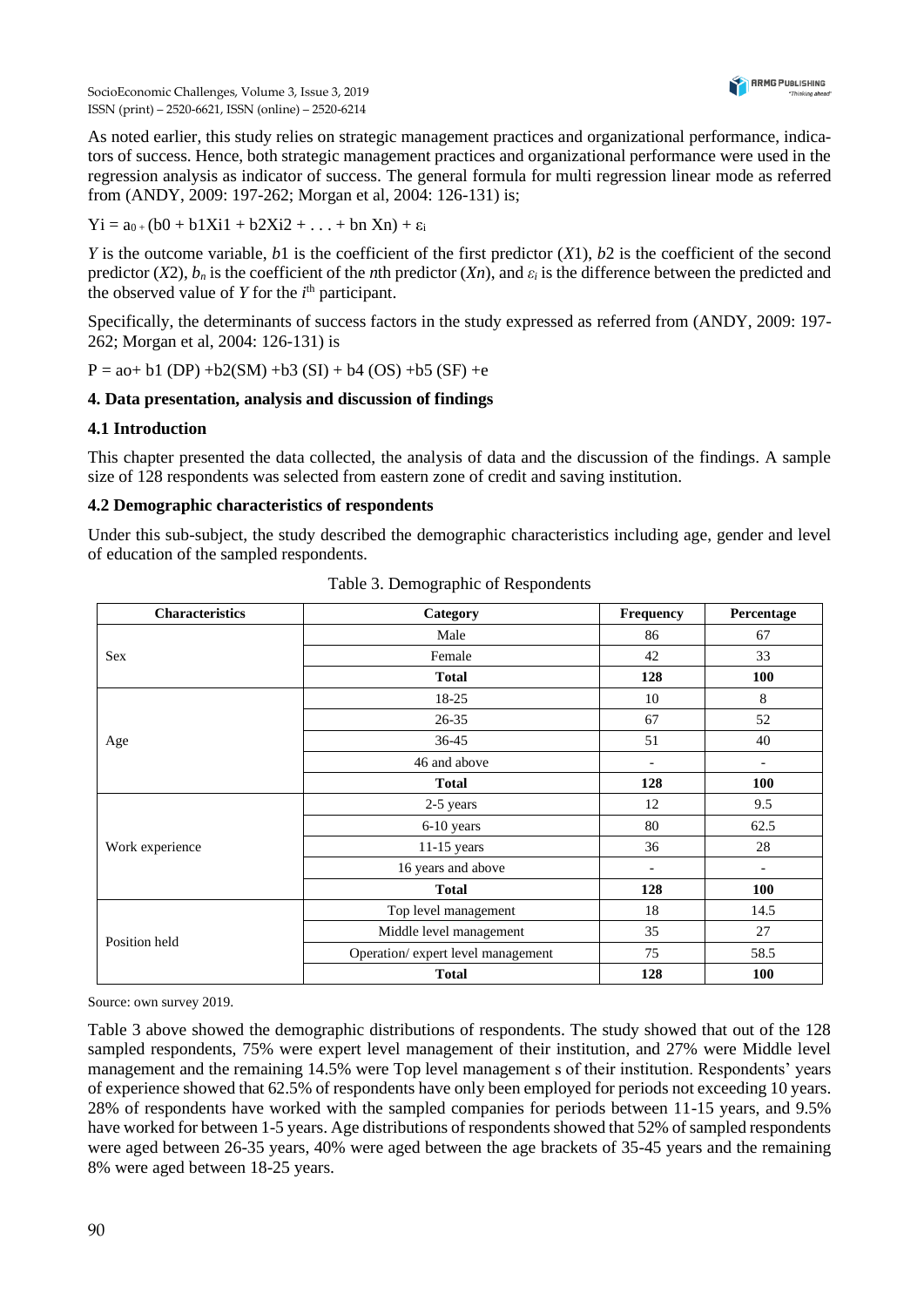

This chapter is deals with the presentation, analysis and interpretation of data collected through questionnaires information collected from the employees. The questionnaires were distributed to sampled DECSI of Eastern zone as illustrated in Figure 1.



**Figure 2. Distribution of Sampled Education qualification**

Source: own survey 2019.

Above, the sampled education qualification are in four graduates. Most of them are engaged in diploma holder 34% followed by  $10<sup>th</sup>$  and  $12<sup>th</sup>$  graduated 18%, and degree holder 22%. Therefore, among the education qualification of the employees at Eastern zone of DECSI the diploma holder is the largest in number.

## **4.3 Main Findings**

The study's main objective was to examine the importance of strategic management to organizational development. The main findings are discussed below.

# **4.3.1 Strategic Management Practices in the Credit and saving institutions**

Research question one sought to identify the strategic management practices in the credit and saving institutions. The study sought to identify these strategies by analyzing field data using factor analysis (mean, standard deviation and coefficient of variation analysis). Each analysis was conducted to confirm the findings of the other. Statistical mean analysis was performed to determine the central locations (averages) of the responses to the data sets. A mean figure below 3 was considered to be low and skewed towards total agreement of a particular strategic management practice whilst that over three was considered to be high and skewed towards total disagreement of a particular strategic management practice.

Standard deviation was calculated to measure the variability and spread of the data set and the relationship of the mean to the rest of the data. The study also calculated the relation of the standard deviation to the mean, otherwise known as the coefficient of variation (CV). To prove the findings of the mean analysis, the values / figures for each variable (Strategic Management Practices) should be inversely proportional to the values of the mean for same variables. This meant that the lower a mean figure for a particular practice, the higher the correlating CV figures for that same practice.

| N <sub>0</sub> | <b>Statements</b>                                     | N   | Min | <b>Max</b> | <b>Mean</b> | S. deviation |
|----------------|-------------------------------------------------------|-----|-----|------------|-------------|--------------|
|                | Aligning initiatives with strategy                    | 128 |     |            | 1.61        | .931         |
|                | Align budget with departmental performance            | 128 |     |            | 3.57        | 1.22         |
|                | Organizational structured for strategy implementation | 128 |     |            | 1.88        | .769         |
|                | Staff are fully informed about strategy               | 128 |     |            | 1.61        | .601         |
|                | Staff are fully engaged in strategy implementation    | 128 |     |            |             | .659         |
|                | Strategy is monitored and adopted where necessary     | 128 |     |            | 1.66        | .742         |

Table 4. Strategic Management Practices in the credit and Savings institution

Source: own survey 2019.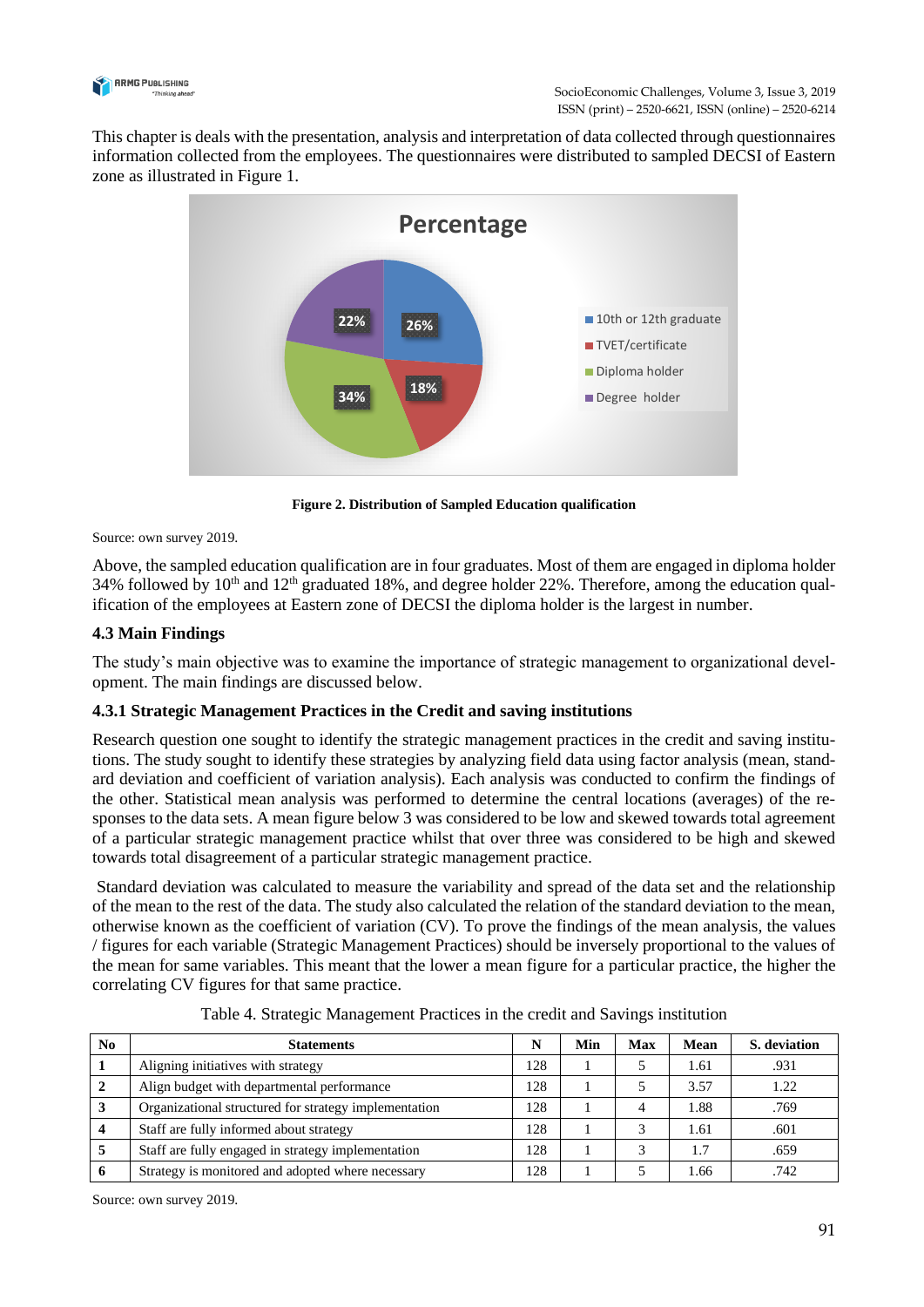SocioEconomic Challenges, Volume 3, Issue 3, 2019 ISSN (print) – 2520-6621, ISSN (online) – 2520-6214

Table 4.2 above showed the strategic management practices as practiced by the sampled credit and saving institutions. The study showed that most credit and saving institutions try to manage strategically by aligning Initiatives with Strategy (mean=1.61), engaging staff fully in strategy implementation (mean=1.70), keeping staff fully informed about corporate strategic direction (mean=1.61), monitoring strategy and implementation in order to adapt it where necessary to meet the challenges and realities of the times (mean=1.66) and structuring the organization to be effective in its strategy implementation (mean=1.66). The study however showed that budgets in most credit and saving institutions is not prepared to align with team or departmental performance (mean=3.57).

For credit and saving institutions to align their initiatives with their strategy represents the height of strategic management. In the eastern zone credit and saving institution, initiatives could represent new products and service offers or a rebranding of existing products and services to coincide with the strategy of increasing the institution market share by meeting the needs and demands of a targeted customer group. Most the credit and saving institutions sampled had clear knowledge that when initiatives are tailored to meet strategy on paper, success can only be had when implementers (staff) are fully engaged and adequately resourced to execute the strategy. The assertion of Nag et al, (2007) that strategic management thus involves the formulation and implementation of the major initiatives taken by a institution top management on behalf of owners, based on consideration of resources and an assessment of the internal and external environments in which the organization competes holds true by the findings of this study.

Kazmi (2008) adds that the success of strategy is achieved on the back of formulating, implementing, and evaluating cross-functional decisions that enable an organization to achieve its objectives. This study shares this contention by its findings credit and saving institutions were found to, besides keeping staff fully informed about the corporate strategy and the direction to achieve it, also monitored and adapted strategies when necessary.

Finally, the study showed that credit and saving institutions had organization Structures that were optimized to deliver effective strategy implementation. According to Hunger and Wheelen (2003), strategic organizational structures noted that people at all levels, not just top management, need to be involved in strategic management; scanning the environment for critical information, suggesting changes to strategies and programs to take advantage of environment shifts, and working with others to continuously improve work methods, procedures, and evaluation techniques.

However, the study found that the sampled credit and saving institutions neglect to align Budgets with Team/ Departmental Performance: a finding the study contends does not help further the goals and potential for success of strategic management in the credit and saving institutions sector. Expansive literature on management and marketing direct that company resources are better spent channeled into productive and successful endeavors and stalled or failing enterprises (Drucker, 1974; Adeleke et al., 2008; Stoney, 2001; Thompson and Strickland, 2003). This study contends that, this reasoning when adopted into strategic management, by channeling greater resources to successful teams or departments, would serve to increase the overall success of the company.

| No           | <b>Statements</b>                                        |          |         | 3       |           |          | o    |  |
|--------------|----------------------------------------------------------|----------|---------|---------|-----------|----------|------|--|
|              | Aligning initiatives with strategy                       |          |         |         |           |          |      |  |
| $\mathbf{2}$ | Align budget with departmental performance               | $.197*$  |         |         |           |          |      |  |
| 3            | Organizational structured for strategy<br>implementation | .146     | $-.023$ |         |           |          |      |  |
|              | Staff are fully informed about strategy                  | $-.130$  | $-.038$ | $-.102$ |           |          |      |  |
| $\mathbf{D}$ | Staff are fully engaged in strategy implementation       | $-.176$  | $-136$  | .088    | .161      |          |      |  |
| 6            | Strategy is monitored and adopted where necessary        | $.260**$ | $.216*$ | .105    | $-.300**$ | $.293**$ |      |  |
|              | <b>Institutional Performance</b>                         | .021     | .001    | .010    | .014      | $-.008*$ | .047 |  |

Table 5. Correlation Analysis of Strategic Management Practices in credit and saving institutions

Source: own survey 2019.

Having identified the strategic management practices as practiced by the sampled credit and saving institution, the study sought to determine if those strategic management practices had any degree of association amongst them. In effect, the study sought to know if the adoption of one practice influenced the adoption of another practice and what type of relationship exist between the various practices. To achieve this, a Pearson correlation analysis was conducted with a confidence interval of 95% using a 2-tailed test of significance.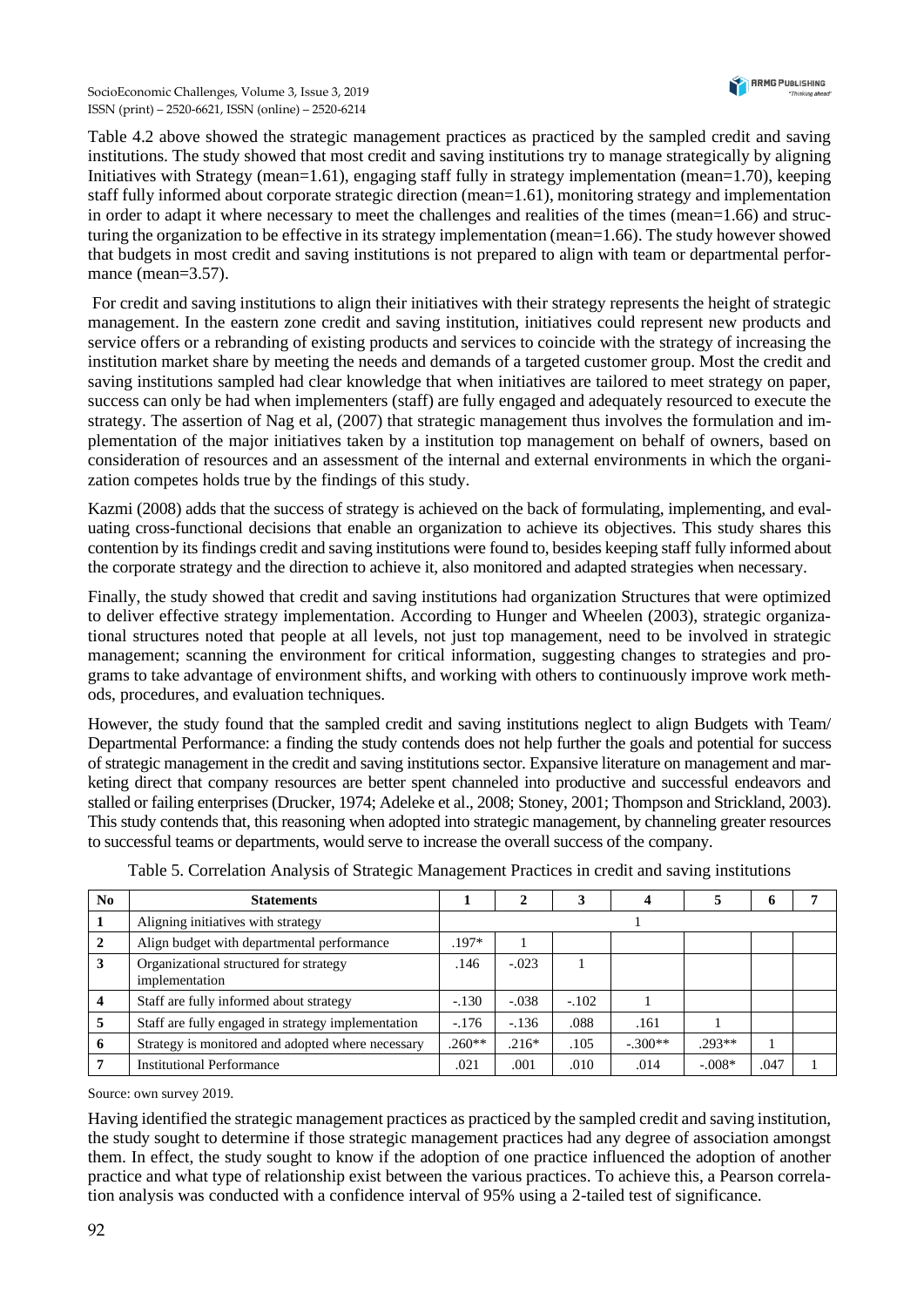

The study showed that the practice of aligning initiatives with strategy was perfectly correlated with Organization Structured for Strategy Implementation (sig. =.010), Staff being fully informed about strategy (sig. =.020), Strategy being monitored and adapted where necessary (sig. =.000) and Staff being fully engaged in strategy implementation (sig. =.009). However, the practice of aligning initiatives with strategy was found to have no significant correlation to aligning budgets with team/ departmental performance (sig. = 074).

Aligning Budgets with Team/ Departmental Performance was also found to have no significant correlation to Staff being fully engaged in strategy implementation (sig.  $=$  179). Finally, the study showed that all the strategic management practices had significant positive correlations with sales corporate performance. This finding is indicative of the fact that a good strategy can have positive bearings on the output of an institution. This finding finds support in the assertions of David (2005) who opines that strategic management can be seen as a combination of strategy formulation, implementation and evaluation involving myriads of coordinating practices and initiatives working in concert to achieve corporate strategic goals.

**4.3.1 Strategic Management Practices That Contribute Significantly towards Performance** Research question two sought to identify which strategic management practices that contribute significantly towards performance. However, the study first sought to find out the performance parameters and indicators as observed by respondents in the sampled credit and saving institutions.

| N <sub>0</sub> | <b>Statements</b>   | N   | Min | <b>Max</b> | Mean | S. deviation |
|----------------|---------------------|-----|-----|------------|------|--------------|
|                | Sale growth         | 128 |     | −          | 5.44 | 1.29         |
| $\mathbf{2}$   | Profit growth       | 128 |     |            | 4.94 | 1.399        |
| 3              | Productivity growth | 128 |     |            | 3.52 | 1.92         |
|                | Net profit          | 128 |     |            | 3.30 | 1.91         |
|                | Sale revenue        | 128 |     |            | 5.05 | 1.321        |

| Table 6. Performance Levels of Sampled institutions |
|-----------------------------------------------------|
|-----------------------------------------------------|

Source: own survey 2019.

Table 6 above showed the performance levels of sampled companies. The study showed that the sampled companies had good sales growth rates (mean=5.44), good profit growth rates (mean=4.94,) and good sales revenues (mean=5.05). However, the growth of productivity (mean=3.52) and net profit (mean=3.30) were not impressive. This showed that in terms of productivity, the sampled companies were not found to be very productive but the magnitude of their sales growth and revenues showed the success of the marketing departments.

According to Ekpo (2008), the overall performance of any business organization is strongly influenced by how well the firm's strategic management practice matches its organizational structure and behavioral norms of its employees.

| N <sub>0</sub>      | <b>Statements</b>                                   | в    | <b>Beta</b> |                   | $\mathbf{R}^2$ |       | Sig. |
|---------------------|-----------------------------------------------------|------|-------------|-------------------|----------------|-------|------|
|                     | Aligning Initiatives with strategy                  | .793 | .485        | .485 <sup>a</sup> | .235           | 5.488 | .000 |
| ∍<br>$\overline{v}$ | Align Budgets with departmental performance         | .370 | .094        | .370 <sup>a</sup> | .137           | 3.941 | .000 |
| 3                   | Organization Structured for Strategy Implementation | .666 | .631        | .631 <sup>a</sup> | .398           | 8.053 | .000 |
|                     | Staff are fully informed about strategy             | .820 | .578        | .578ª             | .334           | 7.013 | .000 |
|                     | Staff are fully engaged in strategy implementation  | .793 | .485        | .485 <sup>a</sup> | .235           | 5.488 | .000 |
| 6                   | Strategy is monitored and adapted where necessary   | .820 | .578        | .578 <sup>a</sup> | .334           | 7.013 | .000 |

Table 7. Regressions of Contributions of Strategic Management Practices on Performance

Source: own survey 2019.

Having found out the performance parameters and indicators as observed by respondents in the sampled credit and saving institution, the study then proceeded to identify the strategic management practices that contribute significantly towards company performance. To achieve this, the study conducted a linear simple regression analysis to assess the effects of the individual strategic management practices on sales growth (a performance parameter). In this analysis, sales growth was treated as dependent variable whilst the various strategic management practices were treated as independent variables.

The study showed that all the strategic management strategies had significant positive effects on sales growth: Aligning Initiatives with Strategy (beta = .485, t= 5.488, p<0.00), Align Budgets with Departmental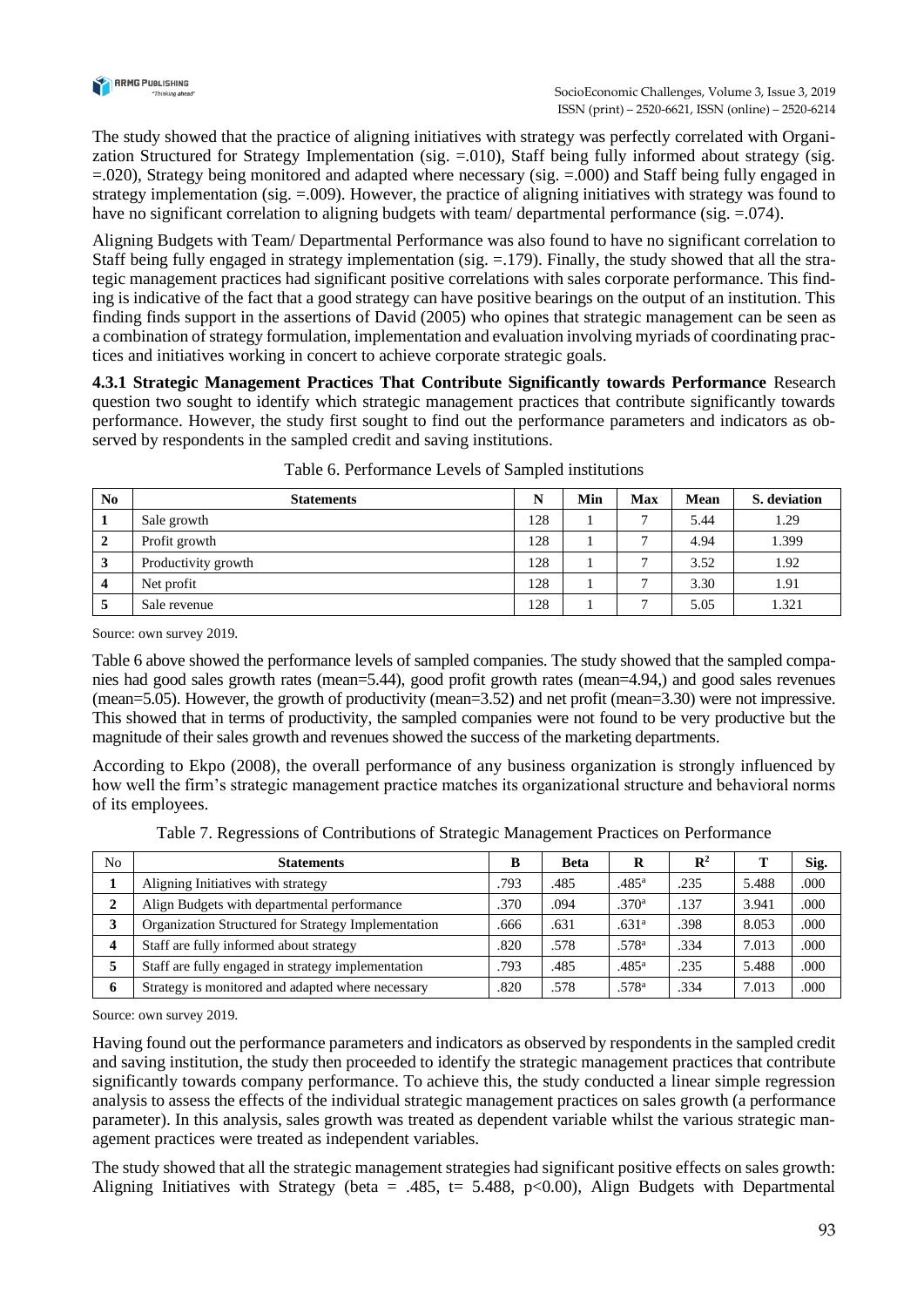

Performance (beta = .094, t= 3.941, p<0.00), Organization Structured for Strategy Implementation (beta = .631, t= 8.053, p<0.00), Staff are fully informed about strategy (beta = .578, t= 7.013, p<0.00), Strategy is monitored and adapted where necessary (beta = .485, t= 5.488, p<0.00), Staff are fully engaged in strategy implementation (beta = .578, t= 7.013, p<0.00). This implies that each strategic management practice has a positive contribution on the sales growth of firms. The model also predicted that for every unit increase in strategic management practice, sales growth increases by .793 units for Aligning Initiatives with Strategy, .370 units for Aligning Budgets with Departmental Performance, .666 units for Organization Structured for Strategy Implementation, .820 units for fully informing Staff about strategy, .793 units for fully engaging Staff about strategy implementation and .820 units for monitoring and adapting strategy.

Also, the contribution of each strategic management practice to sales growth accounted for was showed in R2 above. Therefore the amount of variation in sales growth was explained by the R2% as described above. The R2% shared variance was maximum effect size between the variables in the study since the model was able to explain the variation in the model (Cohen, 1988). Thus, the study objective was realized as there was statistically significant correlation between strategic management practices and corporate performance, indicating that the strategic management practices of a company has significant positive effects on its financial performance. In general, the model predicts the corporate performance improvement levels in the equation that emerges from the model. The equation of a simple linear regression is:  $\tilde{Y} = a + b1x1$ , where Y is the value of the dependent variable (what is being predicted),  $a = constant$  and  $b1 = slope$  (beta coefficient) for x1, where x1 is the independent variables.

| No                      | <b>Statements</b>                                            | N   | Min | <b>Max</b>     | Mean | S. deviation |
|-------------------------|--------------------------------------------------------------|-----|-----|----------------|------|--------------|
|                         | Short term planning                                          | 128 |     | 4              | 1.4  | .603         |
| $\mathbf{2}$            | Ignoring external trade                                      | 128 |     | 3              | 1.43 | .655         |
| 3                       | Over confidence based on existing success                    | 128 |     | 2              | 1.2  | .402         |
| $\overline{\mathbf{4}}$ | Failure to respond to structural changes in the market       | 128 |     | 3              | 1.34 | .517         |
| 5                       | Failure to employ the best possible team                     | 128 |     | 3              | 1.35 | .500         |
| 6                       | Failure to focus                                             | 128 |     | 2              | 1.21 | .409         |
| 7                       | Inability to foster belief in the strategy                   | 128 |     | 3              | 1.39 | .549         |
| 8                       | Inability to translate the strategy into a corporate purpose | 128 |     | $\overline{4}$ | 1.61 | .764         |
| 9                       | Failure to create accountability for results                 | 128 |     | 3              | 1.52 | .627         |

Table 8. Pitfalls of Strategic Management

Source: own survey 2019.

Table 8 above showed the pitfalls of strategic management. The study showed that the most ensnaring pitfall of strategic management is the inability of organizations to translate strategy into a corporate purpose. A mean figure of 1.61 showed that most respondents agreed to the point that Inability to translate the strategy into a corporate purpose was a major pitfall in strategic management. This was followed by short term planning (mean=2.05), failure to create accountability for results (mean= 1.52), inability to foster belief in the strategy (mean= 1.39), ignoring external trends (mean= 1.43), overconfidence based on existing success (mean= 1.2) and failure to respond to structural changes in the market (mean= 1.34).

The findings therefore showed that the path of strategic management is a tricky one, with pitfalls that could render strategic management efforts useless. Like the findings of this study, strategy is usually linked with the external environment in which the firm operates. In the strategic management literature, many contingency factors have been suggested to influence strategy. Numerous summaries of the contingency literature have concluded that the external environment exerts a strong influence on strategy formulation or on the relationship between strategy and other variables such as performance (Prescott, 1986).

Empirical evidence tends to support this contention (Miller, 1987). According to Burns & Stalker (1961), frequent change would require energy and resources to be expended that are not necessary. Too much change under this condition would actually be detrimental. In a dynamic environment, those firms which are more sensitive to environmental changes, are able to identify the right adjustments, and are able to make changes expeditiously have a better chance of survival and success. Ujunwa & Modebe (2012) opine that Short term planning and Inability to foster belief in the strategy are critical stumbling blocks to effective strategic management.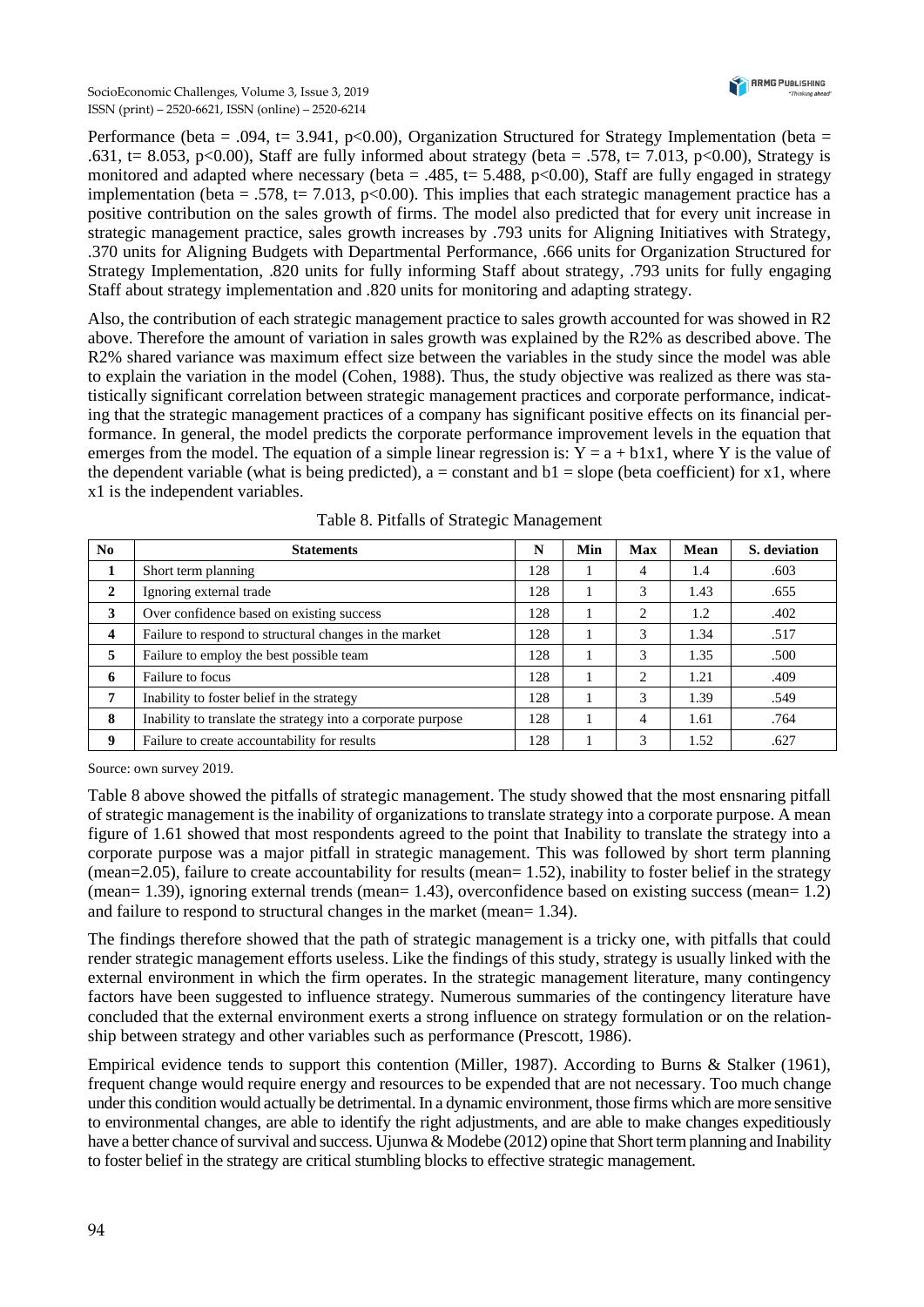

# **5.0 Summary of Finding, Conclusion and Recommendation**

# **5.1 Summary of Findings**

The purpose of the study was to examine the importance of strategic management to organizational development. This section sums up the main findings.

# **5.1.1 Strategic Management Practices in the Credit and saving institutions**

Research objective one sought to identify the strategic management practices in the credit and saving institutions. The study showed that most credit and saving institutions try to manage strategically by aligning Initiatives with Strategy, engaging staff fully in strategy implementation, keeping staff fully informed about corporate strategic direction, monitoring strategy and implementation in order to adapt it where necessary to meet the challenges and realities of the times and structuring the organization to be effective in its strategy implementation. The study however showed that budgets in most credit and saving institutions are not prepared to align with team or departmental performance.

# **5.1.2 Strategic management Practices Contribute Significantly towards Performance**

Research objective two sought to identify which strategic management practices that contribute significantly towards performance. The study showed that all the strategic management practices had significant positive effects on sales growth: Aligning Initiatives with Strategy, Align Budgets with Team/ Departmental Performance, Organization Structured for Strategy Implementation, Staffs are fully informed about strategy; Strategy is monitored and adapted where necessary, Staff are fully engaged in strategy implementation. This implies that each strategic management practice has a positive contribution on the sales growth of firms.

# **5.1.3 Identify the Pitfalls of Strategic Management**

Research question three sought to identify the pitfalls of strategic management. The study showed that the most ensnaring pitfall of strategic management is the inability of organizations to translate strategy into a corporate purpose. This was followed by short term planning, failure to create accountability for results, inability to foster belief in the strategy, ignoring external trends, overconfidence based on existing success and failure to respond to structural changes in the market. The findings therefore showed that the path of strategic management is a tricky one, with pitfalls that could render strategic management efforts useless.

# **5.1.4 Relationship between Strategic Management Practices and Performance in the Savings and credit institution in eastern zone**

Research question four sought to examine the relationship between strategic management practices and performance in the credit and saving institutions in Eastern zone. To achieve this, a Pearson correlation analysis was conducted with a confidence interval of 95% using a 2tailed test of significance. The study showed that sales growth is positively correlated (Sig.  $= .000$ ) with all the strategic management practices used in this analysis. These findings therefore showed that strategic management practices have direct positive relationship with corporate performance (as depicted with sales growth).

# **5.2 Conclusion**

The success of any corporate organization is critical to its survival. Without good performance and high profitability, companies are doomed to staleness and possible bankruptcy. In the Eastern non-bank financial institution, success is altogether more important considering the plethora of areas for competitive advantage. Competitive advantage could be achieved through product design, customer relationship management, customer service, product requirements, etc. To excel in all these faucets, strategic management is critically important and the findings of this study have confirmed this fact. Strategic management has been found to significantly influence corporate performance and profitability. through the review of related literature and the analysis of the study, recommendation were made that the study entreats all credit and saving institutions to adopt in order to achieve higher performance and profitability through effective strategic management practices.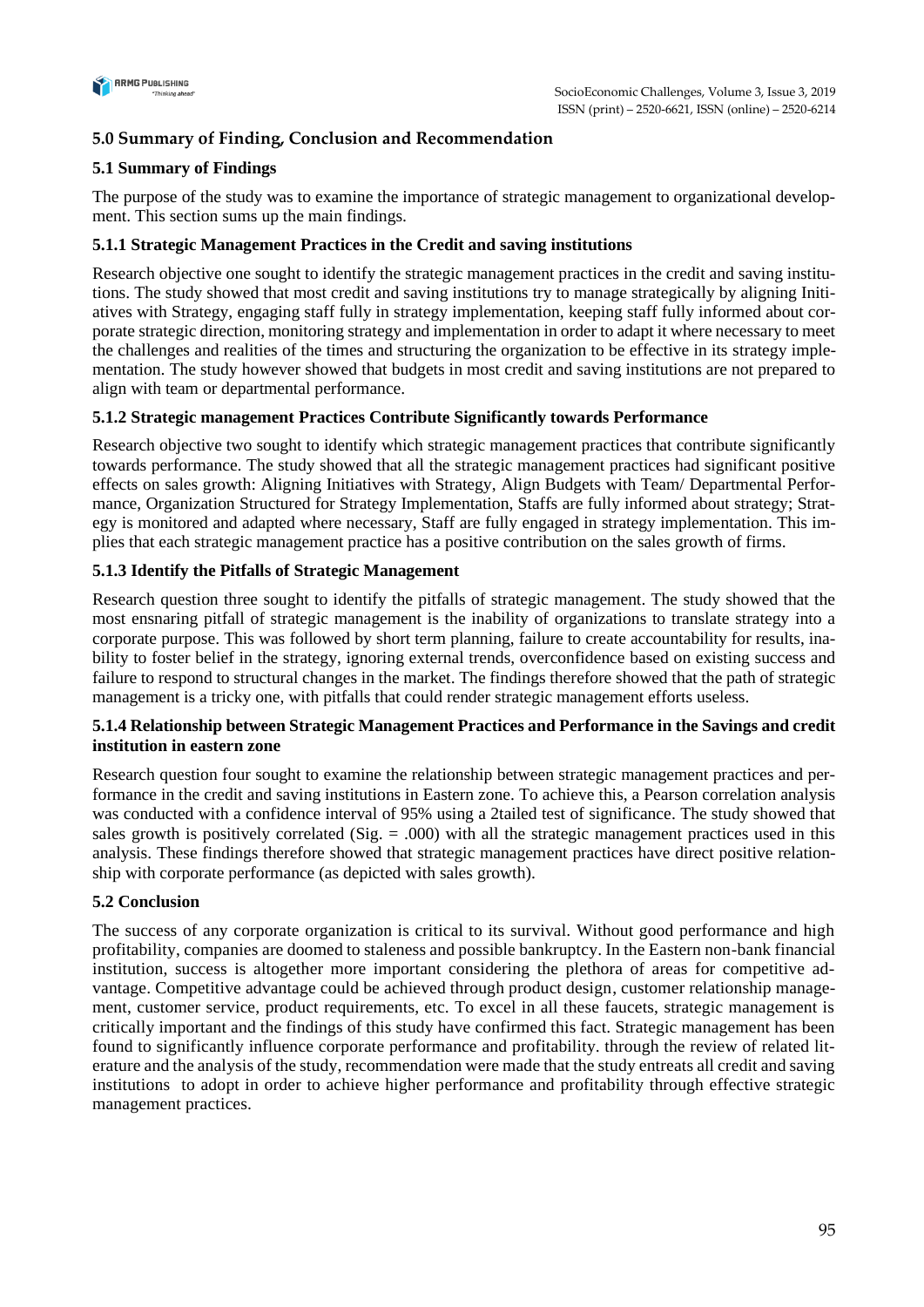#### **5.3 Recommendations**

The study showed that strategic management and its practices have significant effects on corporate performance, especially sales growth.

- $\triangleright$  Knowing the right strategic practices to adopt is key to maximizing the performance of not just the individual employees of a company, but the company as a whole.
- $\triangleright$  The study therefore recommends that managements of credit and saving institutions take the practice of strategic management seriously in order to ensure sustained high corporate performance.
- ➢ The findings of the study and previous literature on the subject have shown that the external environment exerts a strong influence on strategy formulation or on the relationship between strategy and other variables such as performance.
- ➢ Any strategy a company adopts must be done with the prevailing environment and a forecast of future conditions in mind.
- ➢ The study therefore recommends that credit and saving institutions factor into their strategic management decisions, the marketing environment and the prevailing macro conditions in order to come out with an effective strategic plan that would have positive impact on corporate performance.

## **References**

- 1. Adeleke, A, Ogundele, O. J. K. and Oyenuga, O. O. (2008). *Business Policy and Strategy*. (2nd Ed). Lagos: Concept Publications Limited.
- 2. Ainuddin, R. A., Beamish, P. W., Hulland, J. S., & Rouse, M. J. (2007). Resource attributes and firm performance in international joint ventures. *Journal of World Business*, *42*(1), 4760.
- 3. Akingbade, W. A. (2007). *Impact of Strategic Management on Corporate Performance in Selected Indigenous Small & Medium Scale Enterprises in Lagos Metropolis*. Unpublished M.Sc. Thesis, Department of Business Administration & Management Technology; Lagos State University, Ojo; Lagos.
- 4. Apkan, J. P. (2002). Which comes first: Computer simulation of dissection or a traditional laboratory practical method of dissection. *Electronic Journal of Science Education*, *6*(4).
- 5. Aluko, M, Odugbesan, O, Gbadamosi, G and Osuagwu, L. (2004). *Business Policy and Strategy*. (3rd ed) Nigeria: Longman.
- 6. Askarany, D. & Yazdifar, H., (2012). A comparative study of the adoption and implementation of target costing in the UK, Australia and New Zealand. *International Journal of Production Economics*, *135*(1), 382-392.
- 7. Barnett, W.P. and J. Freeman. (2001). Too Much of a Good Thing? Product Proliferation and Organizational Failure. *Organization Science*, *21*(5), 539-558.
- 8. David K. Tse (2005) the Effects of Strategic Orientations on Technology- and Market Based Break through Innovations. *Journal of Marketing*, *69*(2), pp. 4260. dewit and Meyer, M. (2008). Strategy Process, Content and Context, Thomson Learning.
- 9. Daily Graphic. (2011). Online: http://www.modernghana.com/news/340885/1/savings-andloans-firmsneed-support.html.
- 10. Eisenhardt, K. M. and Martin, J. A. (2000). Dynamic capabilities: what are they? *Strategic Management Journal*, 21, 1105-1121.
- 11. Gichunge, E. M. (2010). *The Effect of Formal Strategic Management on Organizational Performance: A study of selected Medium Sized Manufacturing Enterprises in Nairobi, Kenya*.
- 12. Hamel, G. & Prahalad, C.K. (2002). *The Core Competence of the Corporation*. Harvard Business Review.
- 13. Hamermesh, D. S. (1986). The demand for labor in the long run. *Handbook of labor economics*, 1, 429-471.
- 14. Hendry, J, Mikes P. (2010). *Strategic Management Theory: An Integrated Approach*, Cengage Learning, 10th edition.
- 15. Hunger, J. D. and Wheelen, T. L. (2003). *Essential of Strategic Management* (3d ed). New Jersey, and USA: Prentice Hall.
- 16. Johnson, G. and Scholes, K. (2002). *Exploring Corporate Strategy: Text and Cases*, (6th ed). Harlow: Pearson Education Limited
- 17. Kazmi, A. (2008). *Strategic Management and Business Policy*. (3rd ed). New Delhi: McGraw-Hill Companies.
- 18. Malhotra. N. K. (2007). *Marketing research: an applied orientation* (5 ed). Pearson Prentice Hall, New Jersey.
- 19. Nag, R., Hambrick, D. C., Chen, M.-J (2007). What is strategic management, really? Inductive derivation of a consensus definition of the field (PDF). *Strategic Management Journal*, *28*(9), 935–955. doi:10.1002/smj.615. Retrieved October 22, 2012.